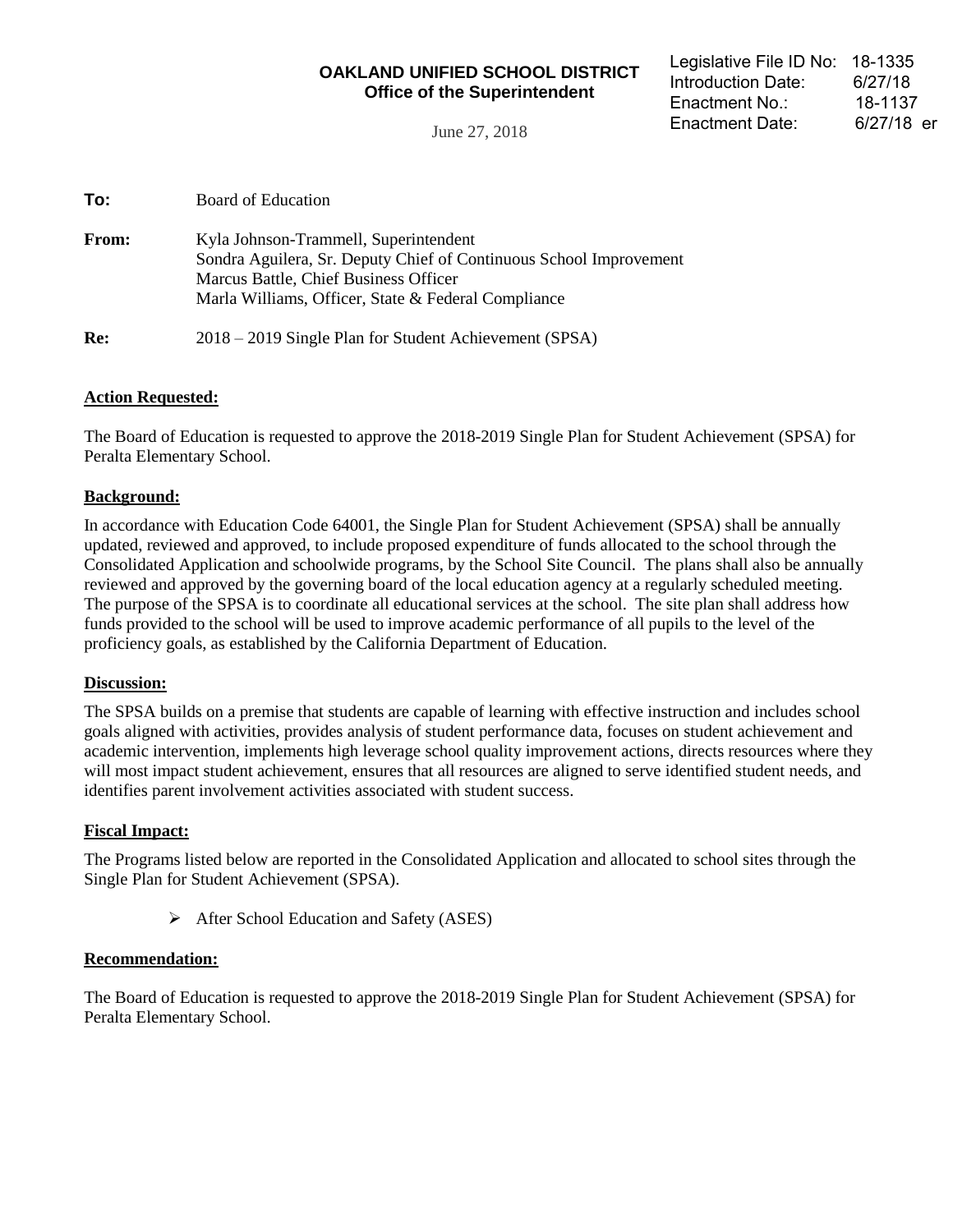Legislative File ID No: 18-1335 Introduction Date: 6/27/18 Enactment No.: 18-1137 Enactment Date: 6/27/18 er



## **2018-2019 Single Plan for Student Achievement (SPSA)**

| <b>Peralta Elementary School</b> |
|----------------------------------|
| 1612596002109                    |
| Giselle Hendrie                  |
| 4/20/2018                        |
|                                  |

The Single Plan for Student Achievement (SPSA) is a plan of actions to raise the academic performance of all students. California Education Code sections 41507, 41572, and 64001 and the federal Every Student Succeeds Act (ESSA) require each school to consolidate all school plans for programs funded through the Consolidated Application (ConApp) into the SPSA.

For additional information on school programs and how you may become involved locally, please contact the following person:

| <b>Contact:</b> Giselle Hendrie | <b>Position: Principal</b>             |
|---------------------------------|----------------------------------------|
| <b>Address: 460 63rd Street</b> | <b>Telephone: 510-654-7365</b>         |
| Oakland, CA 94609               | <b>Email:</b> giselle.hendrie@ousd.org |

*The District Governing Board approved this revision of the SPSA on:* 6/27/2018

**OAKLAND UNIFIED SCHOOL DISTRICT Kyla Johnson-Trammell, Superintendent Aimee Eng, Board President**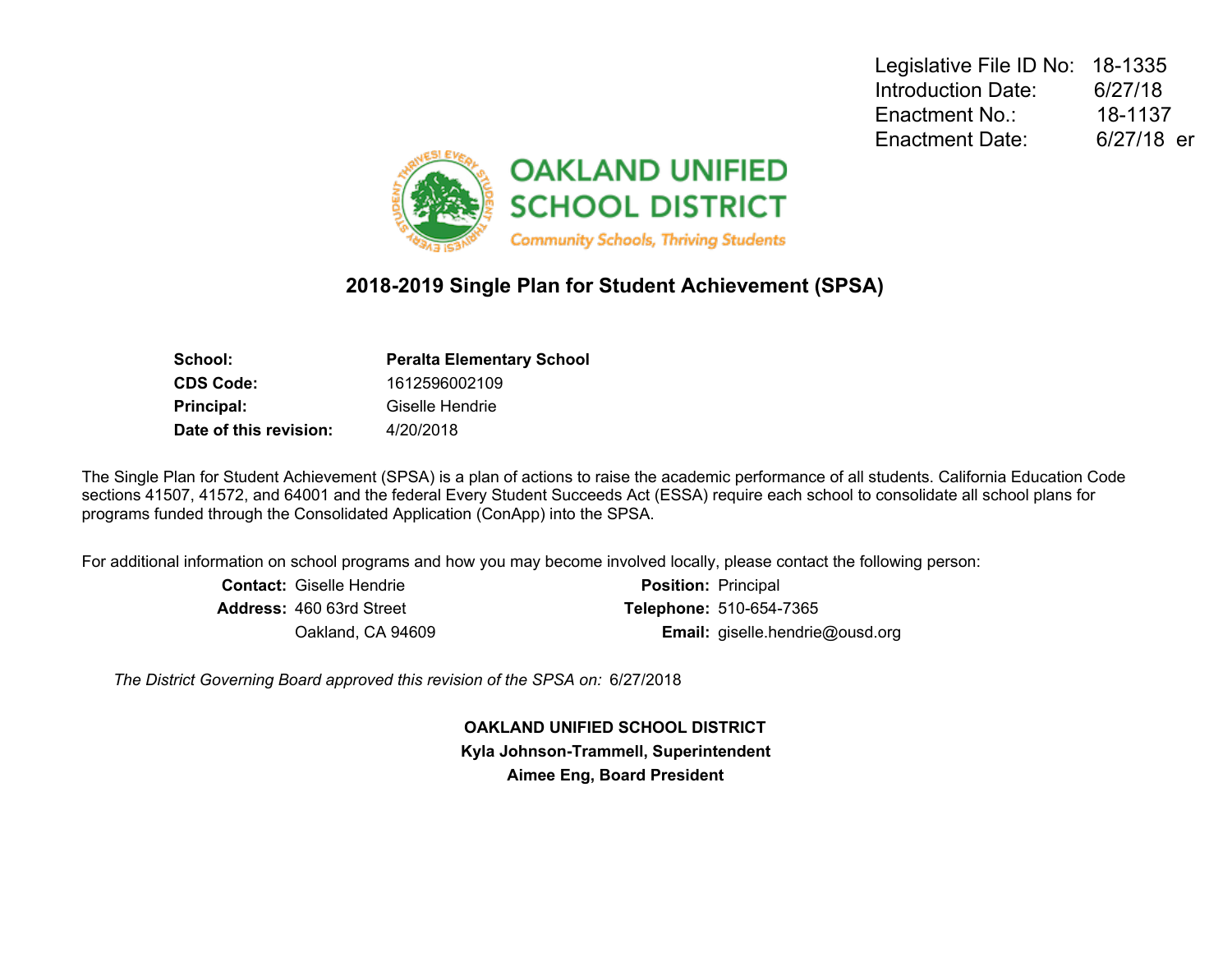### 2018-2019 Single Plan for Student Achievement Recommendations and Assurances

| <b>School Site:</b>                 | Peralta Elementary School                      |          | Site Number: 145                                |                                |
|-------------------------------------|------------------------------------------------|----------|-------------------------------------------------|--------------------------------|
| Title I Schoolwide Program          |                                                | $\times$ | Local Control Funding Formula (LCFF) Base Grant |                                |
| Title I Targeted Assistance Program |                                                |          | $X$ LCFF Supplemental Grant                     | 21st Century                   |
| X                                   | After School Education & Safety Program (ASES) |          | <b>LCFF Concentration Grant</b>                 | School Improvement Grant (SIG) |

The School Site Council (SSC) recommends this comprehensive Single Plan for Student Achievement (SPSA) to the district governing board for approval, and assures the board of the following:

- 1. The School Site Council is correctly constituted, and was formed in accordance with district governing board policy and state law, per Education Code 52012.
- 2. The SSC reviewed its responsibilities under state law and district governing board policies, including those board policies relating to material changes in the Single Plan for Student Achievement requiring board approval.
- 3. The school plan is based upon a thorough analysis of student academic data. The actions and strategies proposed herein form a sound, comprehensive, and coordinated plan to reach stated safety, academic, and social emotional goals and to improve student achievement.
- 4. The School Site Council reviewed the content requirements of the Single Plan for Student Achievement and assures all requirements have been met, including those found in district governing board policies and in the Local Control Accountability Plan (LCAP).
- 5. Opportunity was provided for public input on this school's Single Plan for Student Achievement (per Education Code 64001) and the Plan was adopted by the School Site Council at a public meeting(s) on:

Date(s) plan was approved:

6. The public was alerted about the meeting(s) through one of the following:

| Flyers in students' home languages                  | Announcement at a public meeting | Other (notices, media announcements, etc.) |
|-----------------------------------------------------|----------------------------------|--------------------------------------------|
| Signatures:                                         |                                  |                                            |
| Giselle Hendrie, School Principal                   | Signature                        | Date                                       |
| Bowley                                              |                                  |                                            |
| Print name of SSC Chairperson                       | Signature                        | Date                                       |
|                                                     |                                  |                                            |
| Sara Stone, Network Superintendent                  | Signature                        | Date <sup>®</sup>                          |
|                                                     |                                  |                                            |
| Marla Williams, Officer, State and Federal Programs | Signature                        | Date                                       |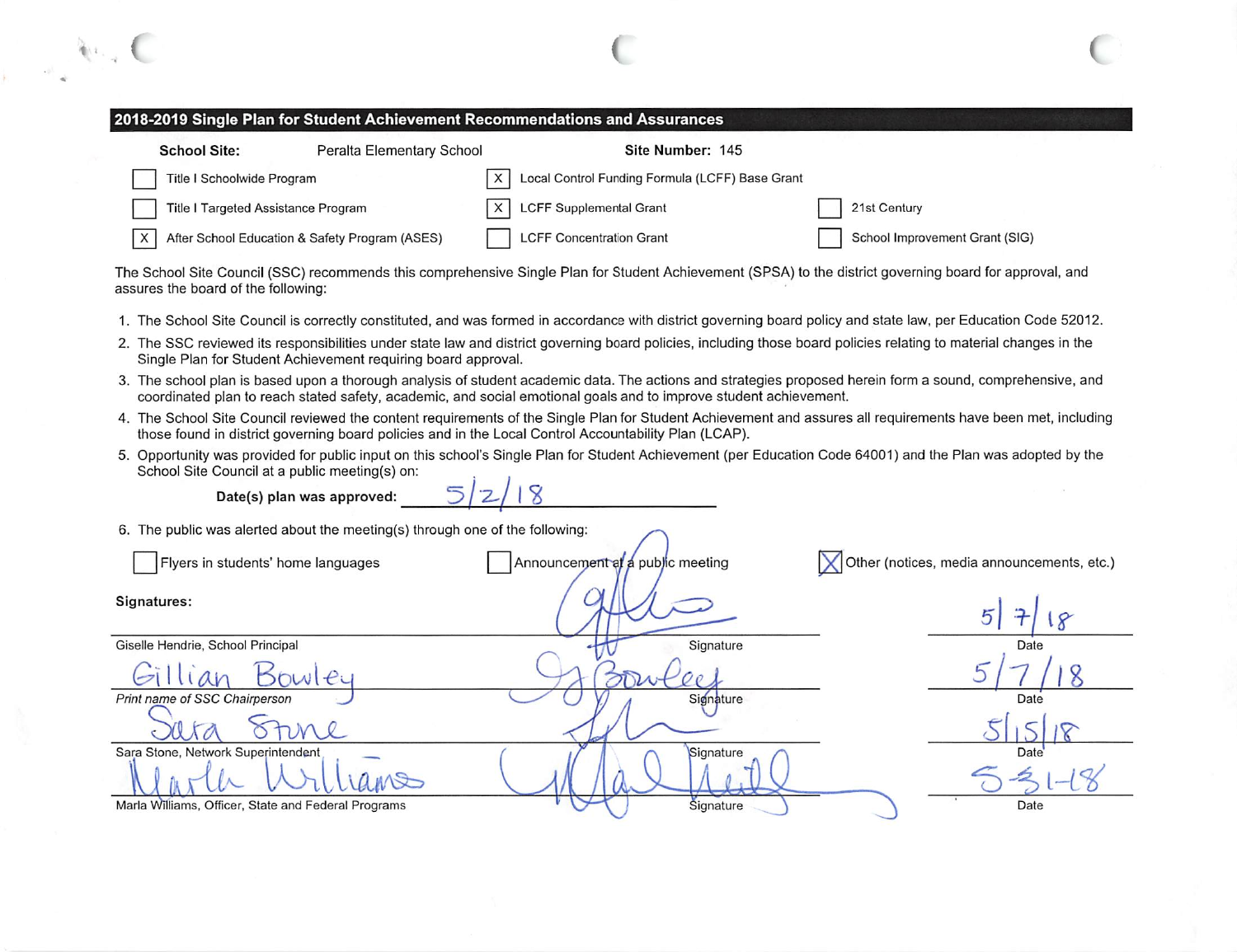## **2018-19 SPSA ENGAGEMENT TIMELINE**

### **School Site:** Peralta Elementary School **Site Number:** 145

*List the engagements with students, staff, faculty, parents, and community partners that contributed to the development of the 2018-19 SPSA. Include ILT, SSC, staff, faculty, students, and othes who were engaged in the planning process.*

| <b>Date</b> | <b>Stakeholder Group</b> | <b>Engagement Description</b>                                                     |
|-------------|--------------------------|-----------------------------------------------------------------------------------|
| 1/26/2018   | Faculty                  | Discuss and update school description, mission and vision, and family engagement. |
| 1/31/2018   | Faculty                  | Review and revise Needs Assessment as well as Priorities and Practices.           |
| 2/7/2018    | Faculty/SSC              | Share Needs Assessment and Priorities and Practices                               |
| 2/14/2018   | Facutly                  | Discussed budget priorities                                                       |
| 2/16/2018   | <b>SSC</b>               | Discussed budget priorities                                                       |
|             |                          |                                                                                   |
|             |                          |                                                                                   |
|             |                          |                                                                                   |
|             |                          |                                                                                   |
|             |                          |                                                                                   |
|             |                          |                                                                                   |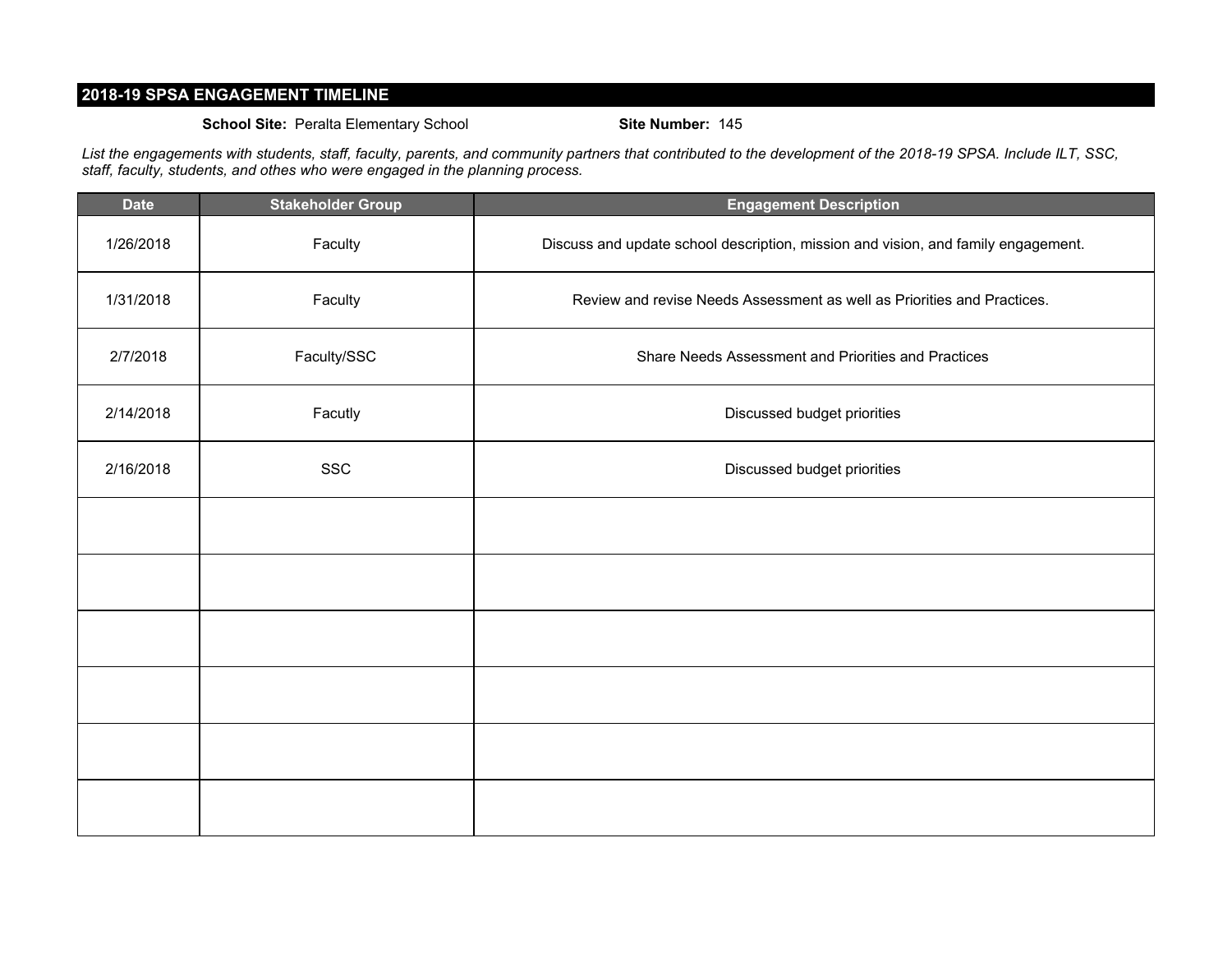## **2018-2019 Final Budget**

## **Programs Included in This Plan**

The School Site Council intends for this school to participate in the following programs:

| <b>State Programs</b>                             | <b>Projected Budget</b> | <b>Final Budget</b> |
|---------------------------------------------------|-------------------------|---------------------|
| Local Control Funding Formula Base Grant          | \$57,575.00             | TBD                 |
| General Purpose Discretionary #0000               |                         |                     |
| Local Control Funding Formula Supplemental Grant  | \$46,369.04             | TBD                 |
| LCFF Supplemental #0002                           |                         |                     |
| Local Control Funding Formula Concentration Grant | \$0.00                  | TBD                 |
| LCFF Concentration #0003                          |                         |                     |
| After School Education and Safety Program         |                         | TBD                 |
| ASES #6010                                        | \$105,518.69            |                     |
| <b>TOTAL:</b>                                     | \$209,462.73            | \$0.00              |

| <b>Federal Programs</b>                       | <b>Projected Budget</b> | <b>Final Budget</b> |  |
|-----------------------------------------------|-------------------------|---------------------|--|
| Title I, Part A: Schoolwide Program           | \$0.00                  | TBD                 |  |
| Title I Resource #3010                        |                         |                     |  |
| Title I, Part A: Parent Engagement Activities | \$0.00                  | TBD                 |  |
| Title I Resource #3010                        |                         |                     |  |
| 21st Century Community Learning Centers       |                         |                     |  |
| Title IV Resource #4124                       | \$0.00                  | TBD                 |  |
| TOTAL:                                        | \$0.00                  | \$0.00              |  |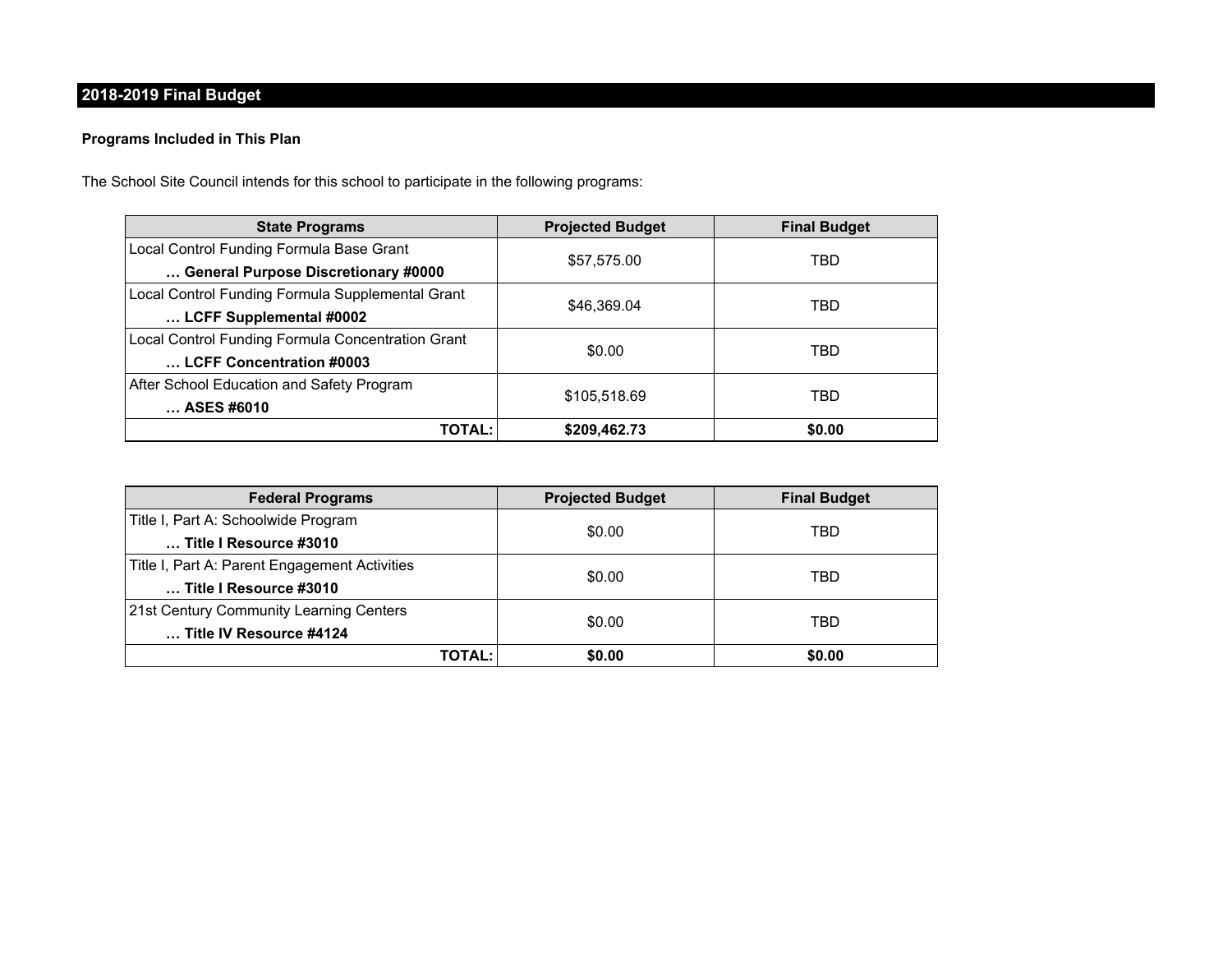#### **2018-19 SINGLE PLAN FOR STUDENT ACHIEVEMENT (SPSA): NEEDS ASSESSMENT**

| 1A: ABOUT THE SCHOOL |  |  |  |  |  |
|----------------------|--|--|--|--|--|
|----------------------|--|--|--|--|--|

#### **School: Peralta Elementary School <b>School ID:** 145

#### **School Description**

Peralta Elementary, a small North Oakland school, is a California Distinguished School and a National Blue Ribbon Award School. We are committed to providing our community an integrated art learning focus. At Peralta, all children learn in an environment that is celebratory of their differences, rigorous in complexity, challenging, and joyful. We have partnerships with local museums, book stores and businesses that support all aspects of our program. Our student work is displayed in local hospitals, offices and even in the American Embassy in Moscow. Student work is available on the Alameda County website and on YouTube. In addition, we have developed a unique Intergenerational Project in which our students visit a local senior day care facility and do art projects with the senior residents. Student thinking, creativity, and leadership are encouraged and promoted as is evident in the child-centered campu through arts and gardening. Peralta takes pride in our strong sense of community among students, families, and the Oakland community.

#### **School Mission and Vision**

The Peralta School Community works collaboratively to maintain the highest standards for ourselves as we support our individual and collective growth through an arts integrated habits of mind approach to teaching and learning. Peralta is our name and learning is our game!

We believe that integrated art learning experiences offer all children a rich learning environment that is celebratory of differences, rigorous in complexity and joyful. We create curricula and learning experiences that meet the range of all students' needs, builds student voice, enhances self esteem and confidence, while developing a problem solving can-do learner stance. We use art integration to develop intellectual character, deepen subject matter understanding and to help students to invest in their world. Our work challenges students to become metacognitive, independent learners who embrace a growth mindset while developing 21st Century skills.

#### **Family & Student Engagement**

We create diverse opportunities for family involvement, such as garden work days, our Walkathon fundraiser, Peralta in Bloom, the Welcoming Dinner, the Halloween Parade, 5th grade promotion, and field trips. The PPTG, School Site Council, parent conferences, and classroom volunteering bring parents to our site. Our faculty is focused on thinking about how to engage a broader range of families on a more consistent basis, outside of all-school events and daily site routines. For example, we are working to provide opportunities in partnership with the PPTG to help parents go through the rigorous volunteer clearance process and recruit more parent volunteers in classrooms and  $|$ on field trips.

| 1B: 18-19 NEEDS ASSESSMENT                  |                                                                                                                                                                                                                                                                                                                                                                                       |                                                                                                                                                                                                                                                                                                                                                                                          |                                                                                                                                                                                                                                                                                                                                                                                                                                                                                                                                                  |  |  |
|---------------------------------------------|---------------------------------------------------------------------------------------------------------------------------------------------------------------------------------------------------------------------------------------------------------------------------------------------------------------------------------------------------------------------------------------|------------------------------------------------------------------------------------------------------------------------------------------------------------------------------------------------------------------------------------------------------------------------------------------------------------------------------------------------------------------------------------------|--------------------------------------------------------------------------------------------------------------------------------------------------------------------------------------------------------------------------------------------------------------------------------------------------------------------------------------------------------------------------------------------------------------------------------------------------------------------------------------------------------------------------------------------------|--|--|
| <b>Area</b>                                 | <b>Strengths</b>                                                                                                                                                                                                                                                                                                                                                                      | <b>Challenges &amp; Barriers</b>                                                                                                                                                                                                                                                                                                                                                         | <b>Root Cause Analysis</b>                                                                                                                                                                                                                                                                                                                                                                                                                                                                                                                       |  |  |
| <b>LANGUAGE &amp; LITERACY</b> proficiency. | Overall, literacy scores remain high. 85.4% of<br>students are at or above grade level per SRI<br>scores. 76.8% have met or exceeded<br>standards per SBAC ELA.<br>Socioeconomically disadvantaged (SED)<br>students are experiencing an upward trend in<br>89% of students at at or above benchmark in<br>the midyear administration (2017-18) of<br>Fountas and Pinnell assessment. | In spite of successes, an achievement gap<br>exists. Per SRI - 29% of African American<br>students are reading below grade level -<br>12.9% are multiple years below. Per SBAC -<br>56.6% did not meet standards.<br>Per the Public School Report Card - though<br>ELA scores are high, they are declining for<br>every subgroup other than Socioeconomically<br>Disadvantaged students. | PD around ELA instruction could more<br>specifically focus on differentiated instruction<br>around reading and focusing on specific<br>subgroups.<br>We need to develop instructional practices<br>that include using technology in the ways that<br>the assessments require in upper grades so<br>that the assessments themselves are not a<br>"disconnect" for students.<br>We can deepen our focus on culturally<br>responsive classroom practices and on<br>focused, consistent, specialized, year-long<br>interventions for these students. |  |  |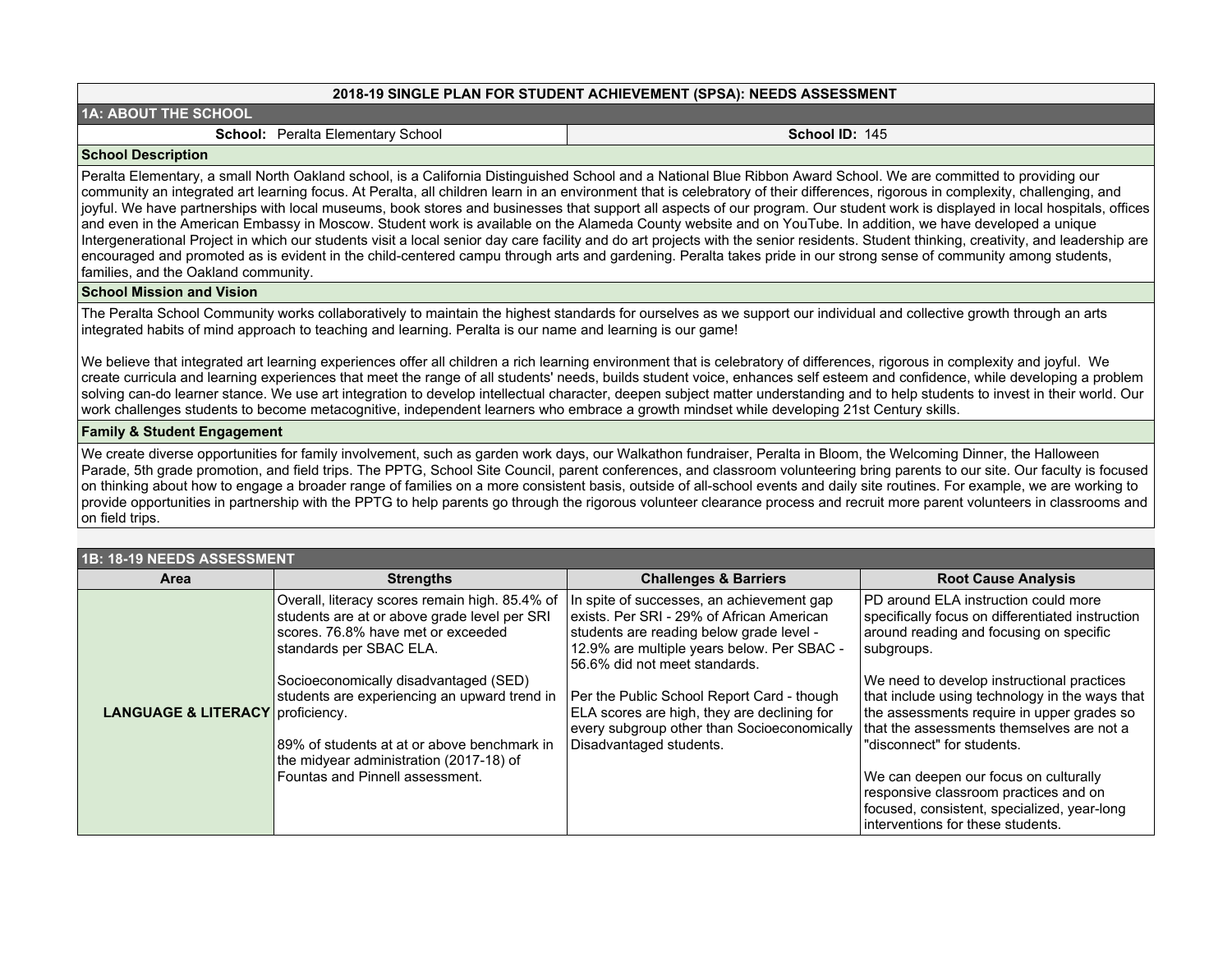|                                                                                                                                    | According to our California Public School<br>Report Card, overall Math performance is<br>strong and remained steady in 2016-17. This<br>year we are focusing on the first of the<br>Standards for Mathematical Practice - making<br>sense of problems and persisting in solving<br>them - in our Tier I and II intervention<br>strategies. We have allocated resources -<br>intervention specialists and ST Math pilot - to<br>help address this need. | In the 2016-17 SBAC testing cycle 34% of all<br>students, and 70% of African American<br>students, did not demonstrate standards<br>based proficiency in Math.<br>Opportunities for focused, individualized,<br>small group instruction are limited given<br>available resources. | Gaps in student's math knowledge leads to<br>challenges with engagement and persistence.<br>Students struggle to understand problems,<br>understand math language, decode math<br>word problems and to make linkages between<br>math concepts and tasks. We can continue to<br>develop our capacity for whole and small<br>group instruction around both mathematical<br>practices and content in order to meet this<br>Ineed. |
|------------------------------------------------------------------------------------------------------------------------------------|--------------------------------------------------------------------------------------------------------------------------------------------------------------------------------------------------------------------------------------------------------------------------------------------------------------------------------------------------------------------------------------------------------------------------------------------------------|-----------------------------------------------------------------------------------------------------------------------------------------------------------------------------------------------------------------------------------------------------------------------------------|--------------------------------------------------------------------------------------------------------------------------------------------------------------------------------------------------------------------------------------------------------------------------------------------------------------------------------------------------------------------------------------------------------------------------------|
| <b>STANDARDS-BASED</b><br><b>INSTRUCTION</b><br><b>(INCLUDING CORE</b><br><b>CONTENT BEYOND</b><br><b>LANGUAGE &amp; LITERACY)</b> |                                                                                                                                                                                                                                                                                                                                                                                                                                                        |                                                                                                                                                                                                                                                                                   | We can focus on use of manipulatives,<br>multisensory strategies and applications,<br>contextualization of math tasks, using math<br>vocabulary and language to think through and<br>explain problems in all grades. We can work<br>with students to attend to precision using self<br>help strategies and scratch paper.                                                                                                      |
|                                                                                                                                    |                                                                                                                                                                                                                                                                                                                                                                                                                                                        |                                                                                                                                                                                                                                                                                   | We need to develop instructional practices<br>that include using technology in the ways that<br>the assessments require in upper grades so<br>that the assessments themselves are not a<br>"disconnect" for students.                                                                                                                                                                                                          |
|                                                                                                                                    |                                                                                                                                                                                                                                                                                                                                                                                                                                                        |                                                                                                                                                                                                                                                                                   | PD around Math instruction could more<br>specifically focus on differentiated instruction<br>around reading and focusing on specific<br>subgroups.                                                                                                                                                                                                                                                                             |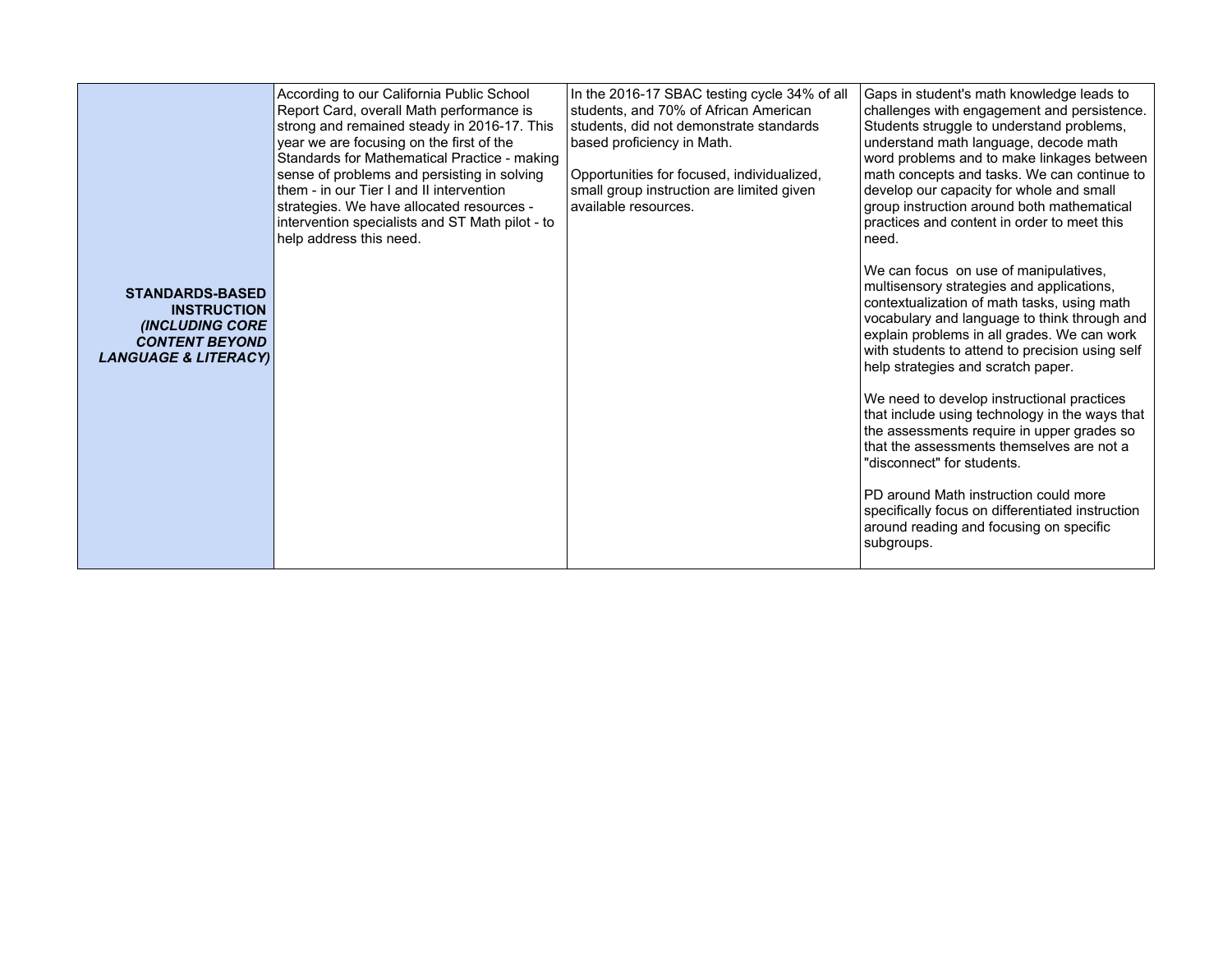| <b>CONDITIONS FOR</b><br><b>STUDENT &amp; ADULT</b><br><b>LEARNING/ MULTI-TIERED</b><br><b>SYSTEMS OF SUPPORT/</b><br><b>PROFESSIONAL</b><br><b>DEVELOPMENT</b><br>(CULTURE & CLIMATE) | Campuswide, we focus on the six tenets of<br>the Peralta Graduate Profile as an approach<br>to SEL development across grades.<br>Consistent with the growth mindset approach,<br>our students practice collaboration, creative<br>inquiry, engaged persistence, critical thinking,<br>clearly communicating ideas, and community<br>stewardship.<br>Faculty professional learning this year is<br>grounded in brain-based research about<br>learning, particularly as it applies to<br>developing rigorous learning communities in<br>the classroom that are accessible to all<br>students.<br>COST and PBIS are in the developmental<br>stages this year. | The achievement gap indicates that there is<br>still work to be done around making content<br>and skills accessible to our African American<br>students. An ongoing conversation about<br>equity of outcomes is indicated.<br>Anecdotal parent data also indicates that<br>some families are experiencing the larger<br>Peralta community as "unwelcoming" to them.<br>This could also be impacting student<br>outcomes. | We are developing our capacity for culturally<br>responsive teaching and interventions in order<br>to continue to support our work with these<br>students.<br>Ongoing PBIS and COST development is also<br>needed so that our Tiered Supports are<br>appropriately geared towards individualized<br>student needs.<br>We have allocated 20-25% of instructional<br>minutes to enrichments (PE, Visual Art, Vocal<br>and Instrumental Music) and use EEIP Prep<br>for Second Step. We could re-focus some of<br>this time towards Tier I and Tier II instruction.<br>We can also develop structures for parent<br>education around reading and math literacy at<br>home. |
|----------------------------------------------------------------------------------------------------------------------------------------------------------------------------------------|------------------------------------------------------------------------------------------------------------------------------------------------------------------------------------------------------------------------------------------------------------------------------------------------------------------------------------------------------------------------------------------------------------------------------------------------------------------------------------------------------------------------------------------------------------------------------------------------------------------------------------------------------------|--------------------------------------------------------------------------------------------------------------------------------------------------------------------------------------------------------------------------------------------------------------------------------------------------------------------------------------------------------------------------------------------------------------------------|-------------------------------------------------------------------------------------------------------------------------------------------------------------------------------------------------------------------------------------------------------------------------------------------------------------------------------------------------------------------------------------------------------------------------------------------------------------------------------------------------------------------------------------------------------------------------------------------------------------------------------------------------------------------------|
| <b>CONDITIONS FOR ENGLISH</b><br><b>LANGUAGE LEARNERS</b>                                                                                                                              | 88% of Peralta students are English only. 8%<br>(27 students) enrolled with a home language<br>other than English but designated as Initially<br> Fluent (IFEP).<br><b>(SELLS NEEDS</b> Our ELL and IFEP students demonstrated<br><b>ASSESSMENT)</b> high levels of proficiency in both ELA and<br>Math in Spring 2017 - 93% are proficient in<br>ELA and 71.4% are proficient in Math.                                                                                                                                                                                                                                                                    | 1.5% (5) of Peralta students have been<br>Reclassified. 1.5% (5) are designation ELL<br>students. This is a small number of our<br>student population.<br>80% of our reclassified students (RFEP)<br>students performed below standard in both<br>ELA and Math SBAC.                                                                                                                                                     | Training needed on implementing ELD<br>standards, particularly given the low numbers<br>of designated English Learners in our student<br>population.<br>It is important to focus on language<br>development for reclassified students.<br>50% of ELL/RFEP students are in the<br>resource program.                                                                                                                                                                                                                                                                                                                                                                      |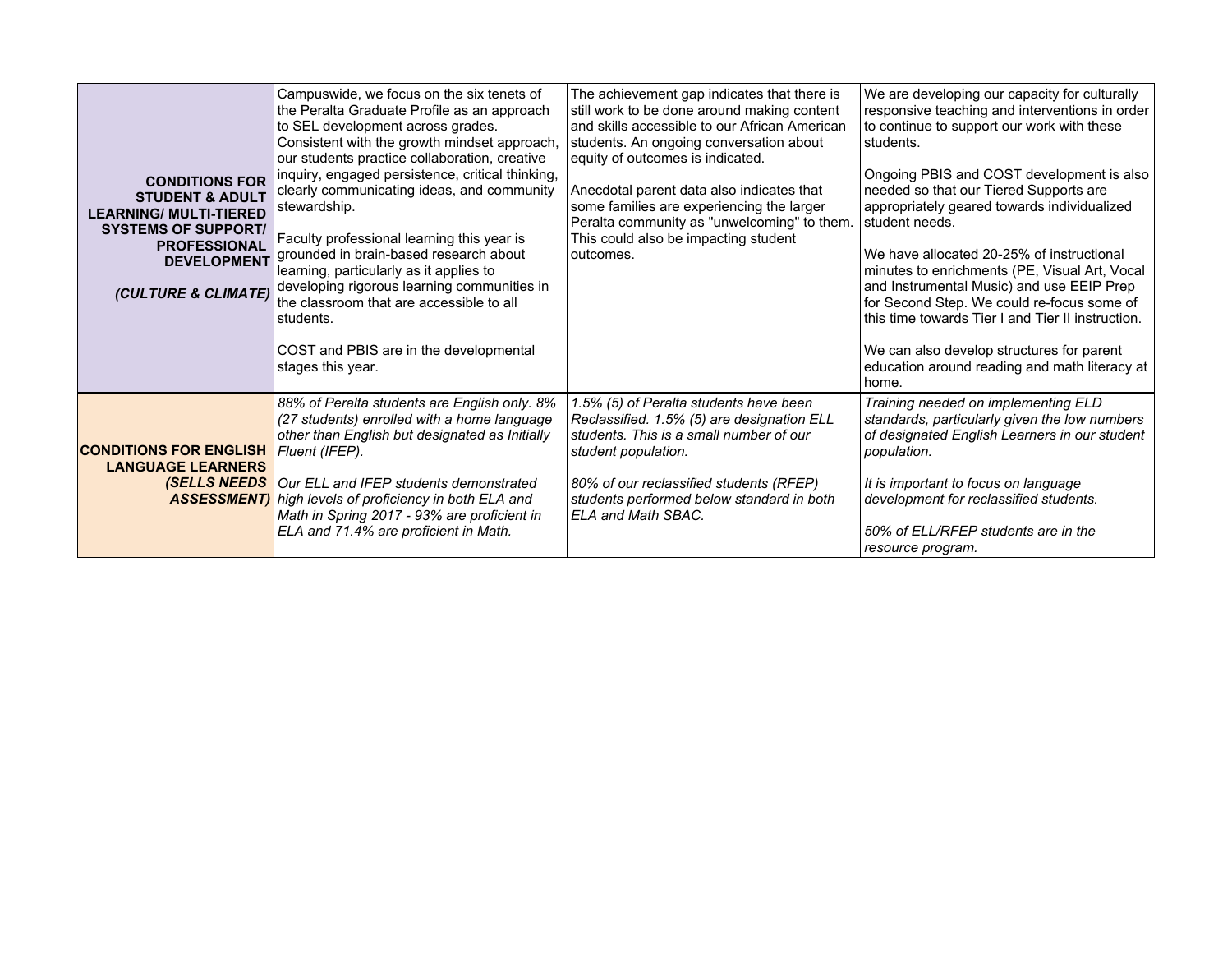## **2018-19 SINGLE PLAN FOR STUDENT ACHIEVEMENT (SPSA)**

**School:** Peralta Elementary School **School ID:** 145

| 2: SCHOOL PRIORITIES, GOALS & PRACTICES                                                                                 |                                                    |                                                                                                                                                                                                                                                                                                                                                                                                                                                                                                                                                                                                                      |                       |                      |                      |  |  |
|-------------------------------------------------------------------------------------------------------------------------|----------------------------------------------------|----------------------------------------------------------------------------------------------------------------------------------------------------------------------------------------------------------------------------------------------------------------------------------------------------------------------------------------------------------------------------------------------------------------------------------------------------------------------------------------------------------------------------------------------------------------------------------------------------------------------|-----------------------|----------------------|----------------------|--|--|
|                                                                                                                         | Priority ("Big Rock"):                             |                                                                                                                                                                                                                                                                                                                                                                                                                                                                                                                                                                                                                      | <b>JUNE 2021 GOAL</b> |                      |                      |  |  |
| <b>LANGUAGE &amp; LITERACY</b>                                                                                          | Literacy                                           | In June 2017, 85% of all students were at or above proficiency in ELA standards as<br>measured by the SBAC. 66% of economically disadvantaged students and 43% of<br>African American students performed at grade level.<br>In June 2018, 85% of students will be at or above proficiency in ELA SBAC with 70%<br>of economically disadvantaged students and 50% of African American students being<br>at grade level.<br>In June 2021, 90% of students will be at or above proficiency in ELA SBAC with 85%<br>of economically disadvantaged students and 65% of African American students being<br>at grade level. |                       |                      |                      |  |  |
|                                                                                                                         | <b>Student</b><br><b>Performance</b><br>Indicator: | <b>Student Group:</b>                                                                                                                                                                                                                                                                                                                                                                                                                                                                                                                                                                                                | 16-17 Baseline:       | <b>17-18 Target:</b> | <b>18-19 Target:</b> |  |  |
|                                                                                                                         | <b>SBAC ELA</b>                                    | African American<br><b>Students</b>                                                                                                                                                                                                                                                                                                                                                                                                                                                                                                                                                                                  | $-9.2$                | $-1.7$               | 5.8                  |  |  |
| What other leading indicators<br>can you watch over the<br>course of the year to monitor<br>progress towards this goal? | <b>SRI Lexile Levels</b>                           | Fountas and Pinnell Instructional and Individual Levels                                                                                                                                                                                                                                                                                                                                                                                                                                                                                                                                                              |                       |                      |                      |  |  |
| <b>Theory of Action for</b><br><b>Language &amp; Literacy</b>                                                           |                                                    | If teachers, administrators, and parents are knowledgeable about the culturally responsive and neurological<br>characteristics that equate to high levels of reading and writing performance, if they participate in professional<br>learning that includes analysis of student performance data, assessment protocols and instructional practice,<br><b>Priority:</b> they will be able to reflect on their individual and collective knowledge, adjust instruction based on the needs<br>of students, then students will demonstrate higher levels of performance in ELA.                                          |                       |                      |                      |  |  |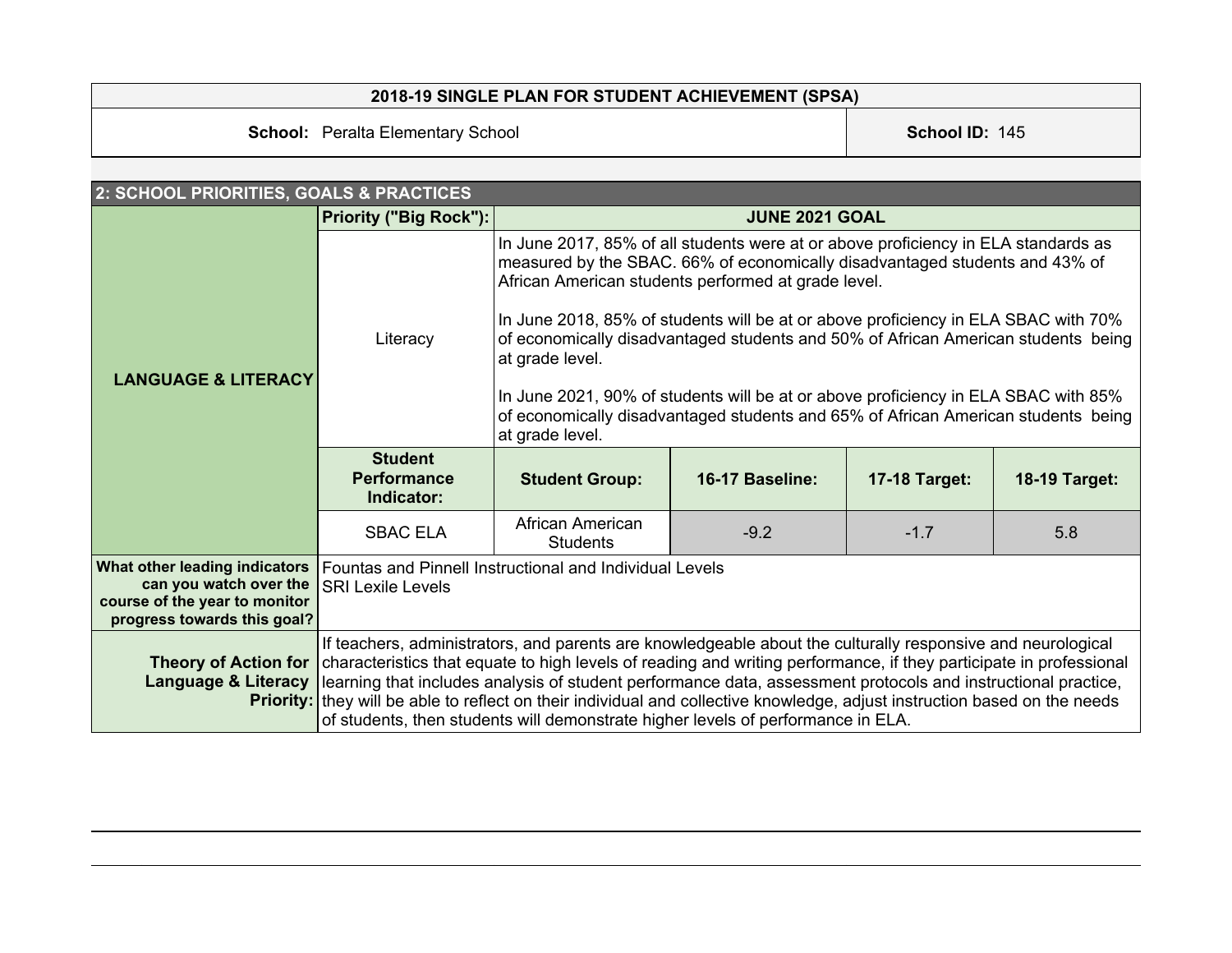| #       | <b>TEACHING PRACTICES &amp; PROGRAMS</b>                                                                                                                                                                                                                                                                                                                                                                                              | <b>LEADERSHIP ACTIONS</b>                                                                                                                                                     | <b>EVIDENCE OF IMPLEMENTATION</b>                                                   |
|---------|---------------------------------------------------------------------------------------------------------------------------------------------------------------------------------------------------------------------------------------------------------------------------------------------------------------------------------------------------------------------------------------------------------------------------------------|-------------------------------------------------------------------------------------------------------------------------------------------------------------------------------|-------------------------------------------------------------------------------------|
| $1 - 1$ | Update classroom libraries and instructional<br>materials - including technology - to include<br>materials that are differentiated, engage<br>diverse students, especially our African<br>American students, and that are Common<br>Core State Standards aligned.                                                                                                                                                                     | Organize resources, including parent raised<br>funds and grant writing, to support refreshing<br>instructional materials and technology                                       | Increased student engagement with<br>reading materials both in print and<br>online. |
| $1 - 2$ | Teachers will use ELA software to differentiate Purchase NewELA and RAZKids software.<br>instruction in reading comprehension, critical<br>thinking, and writing with evidence. This<br>differentiation will specifically address the<br>needs of low-performing students reading<br>below grade level and high-performing GATE<br>students reading above grade level by<br>providing reading instruction at each student's<br>level. |                                                                                                                                                                               | Improved formative and summative<br>proficiency outcomes.                           |
| $1 - 3$ | Incorporate NGSS practices in ELA<br>instruction. In particular, analyzing and<br>interpreting data, constructing explanations,<br>engaging in in argument from evidence, and<br>obtaining, evaluating, and communicating<br>information through use of non fiction texts.                                                                                                                                                            | Include non-fiction texts in classroom library<br>updates.                                                                                                                    | Improved formative and summative<br>proficiency outcomes.                           |
| $1 - 4$ | PD focused on culturally responsive ELA<br>instruction and cultivating lifelong readers of<br>all race/ethnicities, including African-American<br>students, Latino students, Asian/Pacific<br>Islander students, and students of other or<br>multiple ethnicities.                                                                                                                                                                    | Plan and deliver research based professional<br>learning opportunities with the Instructional<br>Leadership Team, e.g. Guided Language<br>Acquisition Design (GLAD) training. | Increased faculty confidence and<br>developed ELA instruction toolkit               |
| $1 - 5$ | Parent workshops around reading, literacy,<br>and parenting strategies. Employing strategies<br>geared towards full inclusion of all families.                                                                                                                                                                                                                                                                                        | Plan with PPTG for teacher stipend and<br>parent workshops on monthly parent meeting<br>nights                                                                                | Increasing parent attendance at<br>workshops over the course of the<br>year.        |
| $1 - 6$ | Classroom teachers and Special Education<br>teachers will closely collaborate through<br>shared prep periods to support inclusion for<br>students with disabilities.                                                                                                                                                                                                                                                                  | Create and support collaboration schedule.                                                                                                                                    | Improved formative and summative<br>proficiency outcomes.                           |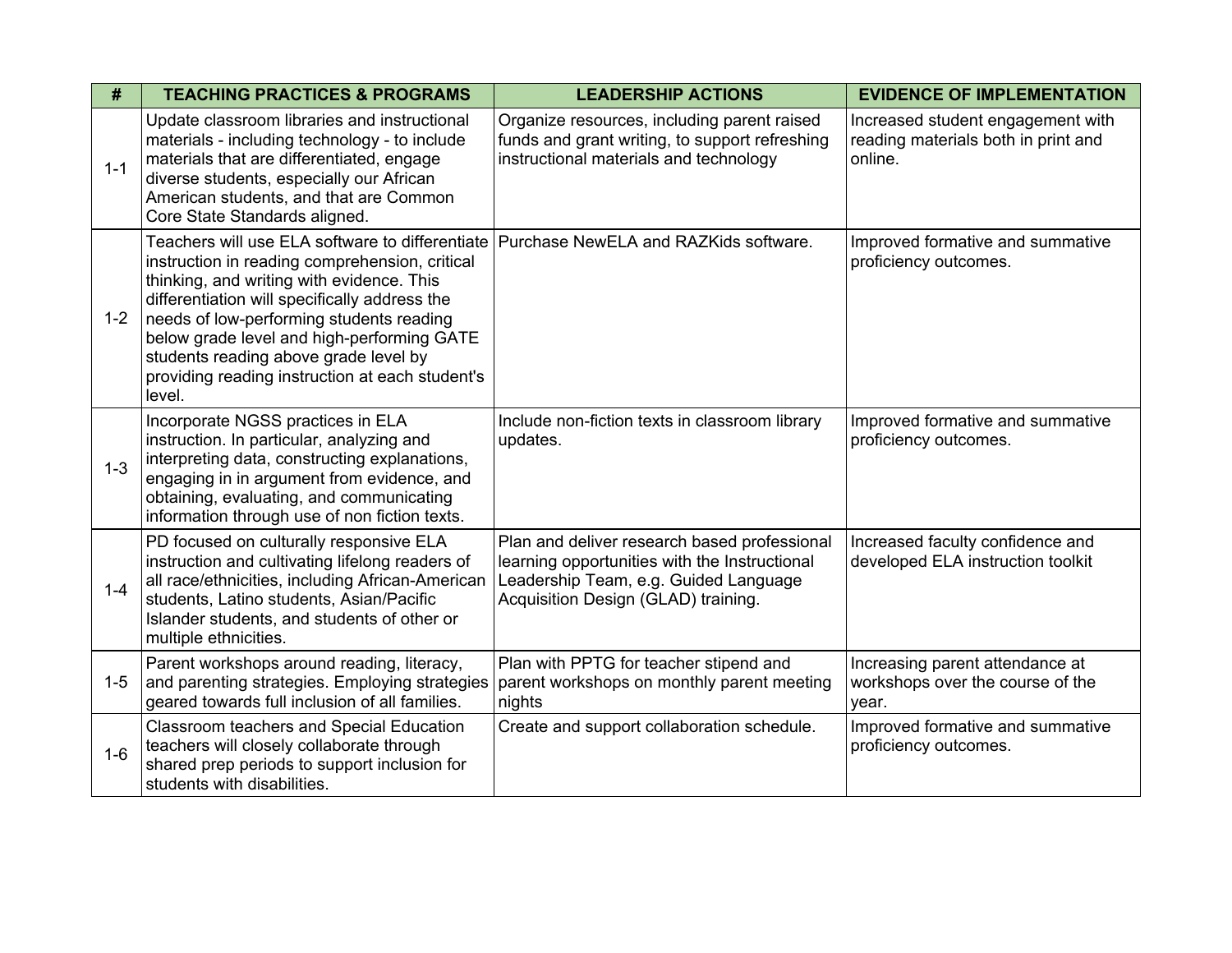|  | Instructional aides will help teachers in<br>classrooms to support differentiated<br>instruction for all students. Particular attention<br>will be paid to differentiation that meets the<br>needs of low performing African American,<br>economically disadvantaged students as well<br>as supporting growth of GATE students. | Assign resources in site/PPTG budget. | Improved formative and summative<br>proficiency outcomes. |
|--|---------------------------------------------------------------------------------------------------------------------------------------------------------------------------------------------------------------------------------------------------------------------------------------------------------------------------------|---------------------------------------|-----------------------------------------------------------|
|--|---------------------------------------------------------------------------------------------------------------------------------------------------------------------------------------------------------------------------------------------------------------------------------------------------------------------------------|---------------------------------------|-----------------------------------------------------------|

|                                                                                                                                   | Priority ("Big Rock"):                             |                                                                                                                                                                                                                                                                                                                                                                                                                                                                                                                                                                                                                                                                                                                                                  | <b>JUNE 2021 GOAL</b>                                                                                                                                                                                                                                                                                                                                                                                                                                                                                                                                                       |               |               |  |  |
|-----------------------------------------------------------------------------------------------------------------------------------|----------------------------------------------------|--------------------------------------------------------------------------------------------------------------------------------------------------------------------------------------------------------------------------------------------------------------------------------------------------------------------------------------------------------------------------------------------------------------------------------------------------------------------------------------------------------------------------------------------------------------------------------------------------------------------------------------------------------------------------------------------------------------------------------------------------|-----------------------------------------------------------------------------------------------------------------------------------------------------------------------------------------------------------------------------------------------------------------------------------------------------------------------------------------------------------------------------------------------------------------------------------------------------------------------------------------------------------------------------------------------------------------------------|---------------|---------------|--|--|
| <b>STANDARDS-BASED</b><br><b>INSTRUCTION</b>                                                                                      | <b>Mathematics</b>                                 |                                                                                                                                                                                                                                                                                                                                                                                                                                                                                                                                                                                                                                                                                                                                                  | In June 2017, 66% of all Peralta students were at or above proficiency in Mathematics<br>standards as measured of the SBAC, 51% of low income students and 30% of<br>African-American students performed at grade level.<br>In June 2018, 70% of students will be at or above proficiency in SBAC Math, with 55%<br>of low income students and 35% of African-American students being at grade level.<br>In June 2021, 80% of students will be at or above grade level and 65% of low income<br>students and 45% of African-American students will demonstrate proficiency. |               |               |  |  |
|                                                                                                                                   | <b>Student</b><br><b>Performance</b><br>Indicator: | <b>Student Group:</b>                                                                                                                                                                                                                                                                                                                                                                                                                                                                                                                                                                                                                                                                                                                            | 16-17 Baseline:                                                                                                                                                                                                                                                                                                                                                                                                                                                                                                                                                             | 17-18 Target: | 18-19 Target: |  |  |
|                                                                                                                                   | <b>SBAC Math</b>                                   | African American<br><b>Students</b>                                                                                                                                                                                                                                                                                                                                                                                                                                                                                                                                                                                                                                                                                                              | $-24.8$                                                                                                                                                                                                                                                                                                                                                                                                                                                                                                                                                                     | $-14.8$       | $-4.8$        |  |  |
| <b>What other leading</b><br>indicators can you watch<br>over the course of the year<br>to monitor progress<br>towards this goal? | Math: Cumulative End of Unit Assessments           |                                                                                                                                                                                                                                                                                                                                                                                                                                                                                                                                                                                                                                                                                                                                                  |                                                                                                                                                                                                                                                                                                                                                                                                                                                                                                                                                                             |               |               |  |  |
| <b>Theory of Action for</b><br><b>Standards-Based</b><br><b>Instruction Priority:</b>                                             |                                                    | If teachers, administrators and parents are knowledgeable about the culturally responsive and neurological<br>characteristics that equate to high levels of math performance, if faculty are are focused on teaching and<br>learning grounded in math standards, the standards for mathematical practice, and the SBAC claims and<br>target standards, if faculty and administrators participate in professional learning that includes analysis of<br>student performance data, assessment protocols and instructional practice, they will be able to reflect on their<br>individual and collective knowledge, adjust instruction based on the needs of students, and students will<br>demonstrate higher levels of performance in Mathematics. |                                                                                                                                                                                                                                                                                                                                                                                                                                                                                                                                                                             |               |               |  |  |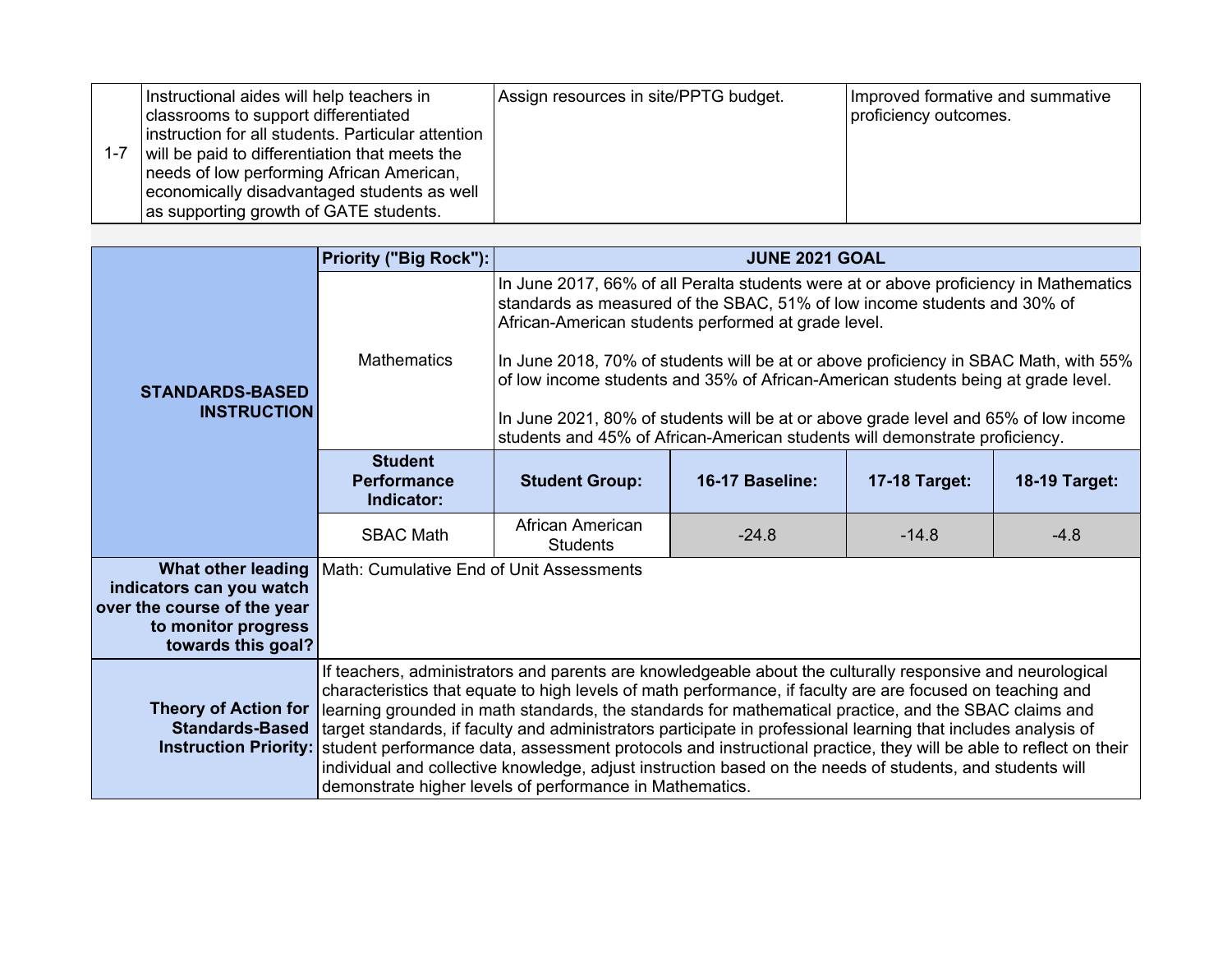| #       | <b>TEACHING PRACTICES &amp; PROGRAMS</b>                                                                                                                                                                                                                                                                                                                                                                                                                                   | <b>LEADERSHIP ACTIONS</b>                                                                                                                                                    | <b>EVIDENCE OF IMPLEMENTATION</b>                                                            |
|---------|----------------------------------------------------------------------------------------------------------------------------------------------------------------------------------------------------------------------------------------------------------------------------------------------------------------------------------------------------------------------------------------------------------------------------------------------------------------------------|------------------------------------------------------------------------------------------------------------------------------------------------------------------------------|----------------------------------------------------------------------------------------------|
| $2 - 1$ | Student focused, meaningful, standards based   Use STIP, Intervention Specialist, and<br>classroom interventions that integrates whole<br>and small group interventions for low<br>performing students. Particular attention will<br>be paid to differentiation that meets the needs<br>of students with disabilities, economically<br>disadvantaged students, students with<br>disabilities, homeless and foster youth, as well<br>as supporting growth of GATE students. | Instructional Aide time specifically for<br>supporting teachers in providing small group<br>intervention.                                                                    | Improved student outcomes as<br>demonstrated by both formative and<br>summative assessments. |
| $2 - 2$ | Incorporate literacy and spatial temporal<br>approaches into instruction as well as<br>technological literacy in 2-5.                                                                                                                                                                                                                                                                                                                                                      | Redesign EEIP Prep to focus technology and<br>literacy.<br>Assign resources to ST Math experiences.                                                                          | Improved student outcomes as<br>demonstrated by both formative and<br>summative assessments. |
| $2 - 3$ | PD focused on strategies for in class small<br>group intervention and math differentiation.                                                                                                                                                                                                                                                                                                                                                                                | Design and deliver research based<br>professional learning with the Instructional<br>Leadership Team.                                                                        | Increased faculty confidence and<br>developed small group instruction<br>toolkit             |
| $2 - 4$ | Parent workshops around math literacy at<br>home                                                                                                                                                                                                                                                                                                                                                                                                                           | Plan with PPTG for parent workshops on<br>monthly parent meeting nights                                                                                                      | Increasing parent attendance at<br>workshops over the course of the<br>year.                 |
| $2 - 5$ | Focus on math standards, standards for<br>mathematical practice, and SBAC claims and<br>target standards in PLC cycles of inquiry,<br>lesson planning, and data conferences.                                                                                                                                                                                                                                                                                               | Focus on math standards, standards for<br>mathematical practice, and SBAC claims and<br>target standards in PLC cycles of inquiry,<br>lesson planning, and data conferences. | Improved proficiency scores on SBAC<br>math and CEoU assessments.                            |

**Priority ("Big Rock"): JUNE 2021 GOAL**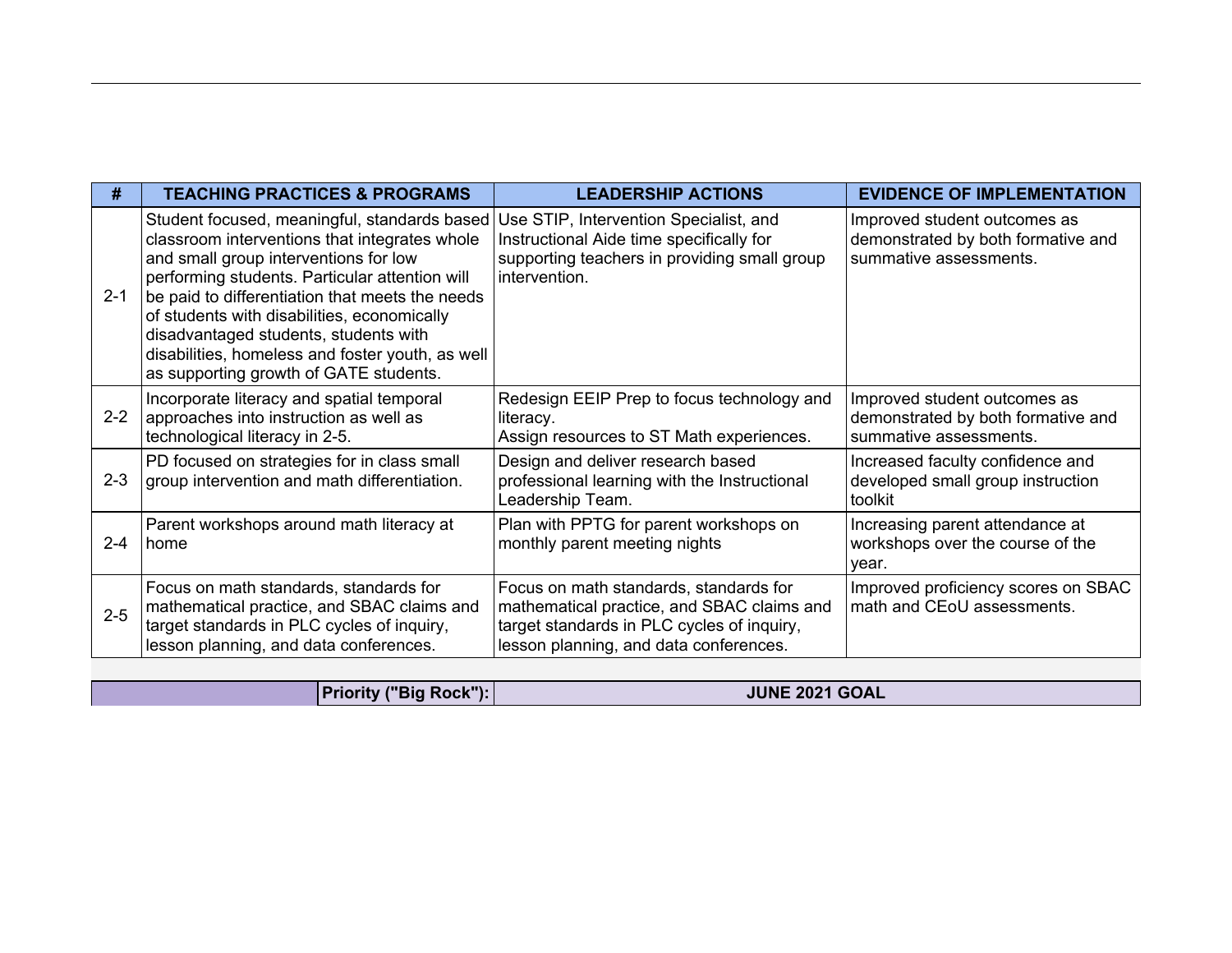|                                                                                                                                                                                                                                                                                                                                                                         | <b>CONDITIONS FOR</b><br><b>STUDENT &amp; ADULT</b><br><b>LEARNING/ MULTI-TIERED</b><br><b>SYSTEMS OF SUPPORT/</b><br><b>PROFESSIONAL</b><br><b>DEVELOPMENT</b> | <b>Multi Tiered Systems</b><br>of Support                                                                                                                                                                                                                                                                                                                                                                                                                                                                                                                                                                                                                                                                         | In June 2017, 100% of Peralta faculty will have completed the Student Risk Screening<br>Scale (SRSS). This will establish a baseline number of at risk students.<br>By June 2018, 100% of Peralta faculty will have completed the SRSS and will have<br>accessed the COST process to generate intentional supports for struggling students.<br>We will see a 10% reduction in the # of students at risk.<br>By June 2021 Peralta will have fully developed and implemented PBIS and COST<br>systems that serve the academic, social, and emotional needs of all students. Faculty<br>will engage in ongoing, structured small group interventions within the classroom<br>(TIER I) as well as access developed Tier II supports for general education students.<br>We will see another 10% reduction in the number of students at risk. |                 |                                   |               |
|-------------------------------------------------------------------------------------------------------------------------------------------------------------------------------------------------------------------------------------------------------------------------------------------------------------------------------------------------------------------------|-----------------------------------------------------------------------------------------------------------------------------------------------------------------|-------------------------------------------------------------------------------------------------------------------------------------------------------------------------------------------------------------------------------------------------------------------------------------------------------------------------------------------------------------------------------------------------------------------------------------------------------------------------------------------------------------------------------------------------------------------------------------------------------------------------------------------------------------------------------------------------------------------|-----------------------------------------------------------------------------------------------------------------------------------------------------------------------------------------------------------------------------------------------------------------------------------------------------------------------------------------------------------------------------------------------------------------------------------------------------------------------------------------------------------------------------------------------------------------------------------------------------------------------------------------------------------------------------------------------------------------------------------------------------------------------------------------------------------------------------------------|-----------------|-----------------------------------|---------------|
|                                                                                                                                                                                                                                                                                                                                                                         |                                                                                                                                                                 | <b>Performance</b><br>Indicator:                                                                                                                                                                                                                                                                                                                                                                                                                                                                                                                                                                                                                                                                                  | <b>Student Group (if</b><br>relevant):                                                                                                                                                                                                                                                                                                                                                                                                                                                                                                                                                                                                                                                                                                                                                                                                  | 16-17 Baseline: | 17-18 Target:                     | 18-19 Target: |
|                                                                                                                                                                                                                                                                                                                                                                         |                                                                                                                                                                 | Percent of faculty<br>completing the SRSS                                                                                                                                                                                                                                                                                                                                                                                                                                                                                                                                                                                                                                                                         | <b>All Students</b>                                                                                                                                                                                                                                                                                                                                                                                                                                                                                                                                                                                                                                                                                                                                                                                                                     | 100.0%          | 100.0%                            | 100.0%        |
|                                                                                                                                                                                                                                                                                                                                                                         | <b>What other leading</b><br>indicators can you watch<br>over the course of the year<br>to monitor progress<br>towards this goal?                               | COST referrals and completed action steps.<br>URF completion and action steps.<br>Implement Student Intervention and Support Tracking Tool, K-5.                                                                                                                                                                                                                                                                                                                                                                                                                                                                                                                                                                  |                                                                                                                                                                                                                                                                                                                                                                                                                                                                                                                                                                                                                                                                                                                                                                                                                                         |                 |                                   |               |
|                                                                                                                                                                                                                                                                                                                                                                         | <b>Theory of Action for</b><br><b>Conditions for Student &amp;</b><br><b>Adult Learning Priority:</b>                                                           | If students, teachers, administrators, and parents are knowledgeable about and able to access positive<br>behavioral interventions as well as the variety of services available to support teachers and students on<br>campus, and if they are able to articulate and practice shared values and norms for student behavior,<br>experiences and outcomes - including but not limited to the Graduate Profile and Peralta Pledge, then we will<br>be able to develop and use tools and assessments that support high levels of reflective, authentic, meaningful<br>engagement and learning for all students including low performing, minority, language learners, newcomers,<br>GATE students, and foster youth. |                                                                                                                                                                                                                                                                                                                                                                                                                                                                                                                                                                                                                                                                                                                                                                                                                                         |                 |                                   |               |
| #                                                                                                                                                                                                                                                                                                                                                                       | <b>TEACHING PRACTICES &amp; PROGRAMS</b>                                                                                                                        |                                                                                                                                                                                                                                                                                                                                                                                                                                                                                                                                                                                                                                                                                                                   | <b>LEADERSHIP ACTIONS</b>                                                                                                                                                                                                                                                                                                                                                                                                                                                                                                                                                                                                                                                                                                                                                                                                               |                 | <b>EVIDENCE OF IMPLEMENTATION</b> |               |
| Develop instructional practices that allow for<br>small group classroom interventions for low<br>performing students. Particular attention will<br>be paid to differentiation that meets the needs<br>$3 - 1$<br>of students with disabilities, economically<br>disadvantaged students, homeless and foster<br>youth, as well as supporting growth of GATE<br>students. |                                                                                                                                                                 | Design and deliver research based<br>Increased faculty confidence and<br>professional learning with the Instructional<br>developed small group instruction<br>Leadership Team.<br>toolkit                                                                                                                                                                                                                                                                                                                                                                                                                                                                                                                         |                                                                                                                                                                                                                                                                                                                                                                                                                                                                                                                                                                                                                                                                                                                                                                                                                                         |                 |                                   |               |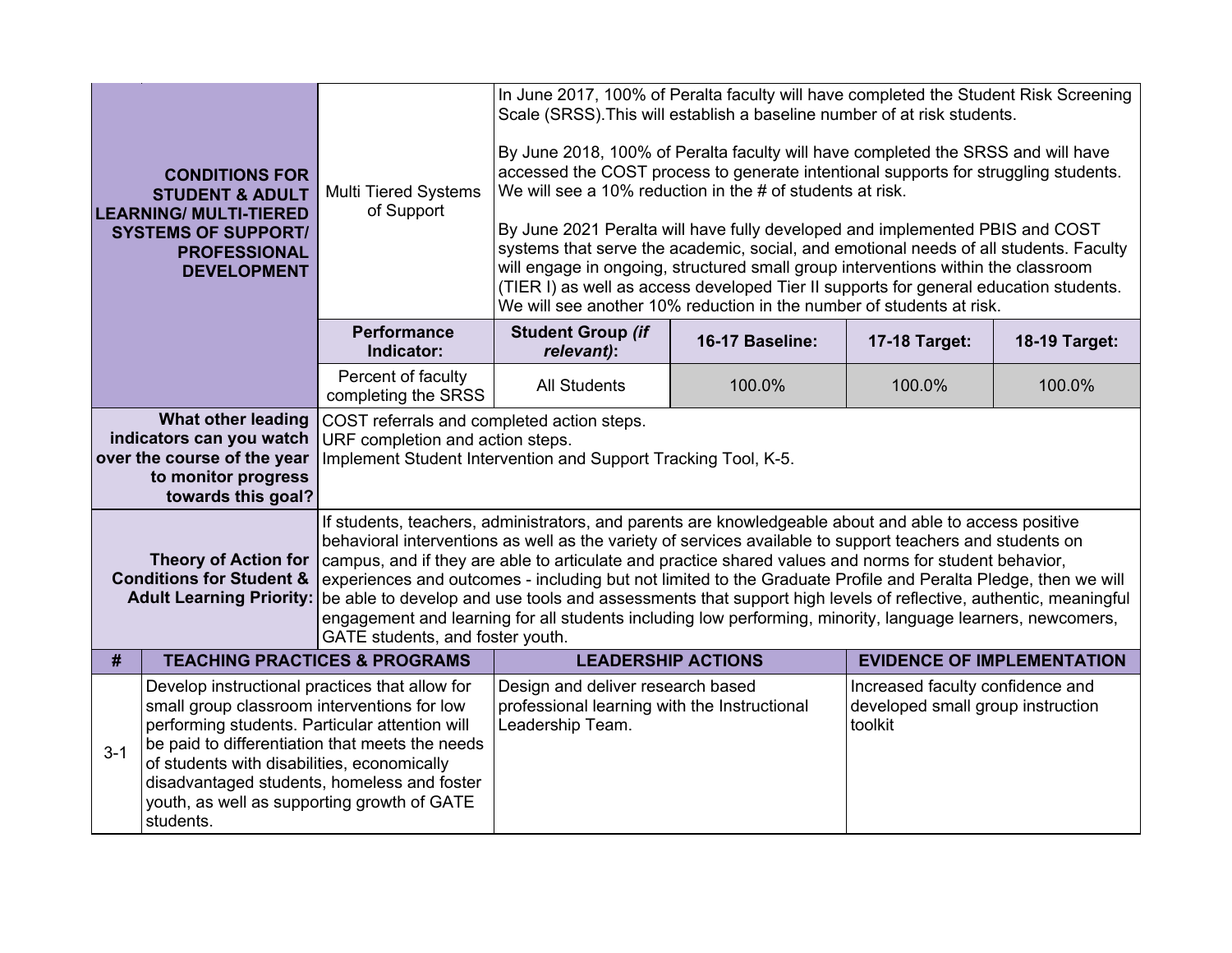| $3 - 2$ | Teaching teams will plan for appropriate,<br>standards based, alignment of curriculum<br>within and across grade levels as well as the<br>use of available intervention and support<br>resources.                                  | Support development of K-1, 2-3, and 4-5<br>teaching teams/PLC with collaboration time<br>built into the week. Create opportunities for K-<br>5 planning to support instructional articulation<br>across all grades. | Support development of K-1, 2-3, and<br>4-5 teaching teams/PLC with<br>collaboration time built into the week.<br>Create opportunities for K-5 planning<br>to support the articulation of core<br>academic practices across all grades. |
|---------|------------------------------------------------------------------------------------------------------------------------------------------------------------------------------------------------------------------------------------|----------------------------------------------------------------------------------------------------------------------------------------------------------------------------------------------------------------------|-----------------------------------------------------------------------------------------------------------------------------------------------------------------------------------------------------------------------------------------|
| $3-3$   | Ongoing PD on culturally responsive teaching<br>and behavior/function based intervention<br>alongside our focus on growth mindset and<br>the graduate profile habits of mind.                                                      | Design and deliver research based<br>professional learning with the Instructional<br>Leadership Team.                                                                                                                | Increased faculty confidence and<br>developed small group instruction<br>toolkit                                                                                                                                                        |
| $3 - 4$ | Continue to embed SEL instruction into core<br>academic practices in the general education<br>program.                                                                                                                             | Explore and provide training on SEL<br>instructional practices.                                                                                                                                                      | SEL instructional practices evident in<br>teacher planning and lesson delivery.                                                                                                                                                         |
| $3-5$   | Intervention Specialists will use data to track<br>and develop consistent, individualized<br>supports K-5, develop and track SST plans,<br>and manage Tier III general education<br>interventions.                                 | Adjust EEIP and Intervention Specialists work<br>plan to accommodate structured delivery and<br>tracking of student supports across the grade<br>span.<br>Applied Behavior Analysis (ABA) Training for<br>COST team  | Improved performance on formative<br>and summative assessments for<br>struggling students.<br>Improved SEL outcomes on CHKS for<br>marginalized groups of students.<br><b>Student Risk Screening Scale (SRSS)</b><br>3x annually.       |
| $3-6$   | Increased parent engagement.                                                                                                                                                                                                       | Assign resources to the development of<br>intentional parent engagement strategies and<br>implementation in partnership with the PPTG.                                                                               | Increased participation in CHKS as<br>well as growth is expressed<br>satisfaction with connection to the<br>school.                                                                                                                     |
| $3 - 7$ | Meet with each Kindergarten family prior to<br>the first day of school in order to support<br>transitioning preschool students by assessing<br>student readiness for school and to inform<br>placement in Kindergarten classrooms. | Create schedule and provide support for<br>enrollment meetings with familes.                                                                                                                                         | 100% retention of Kindergarten<br>families at the end of the first<br>trimester.                                                                                                                                                        |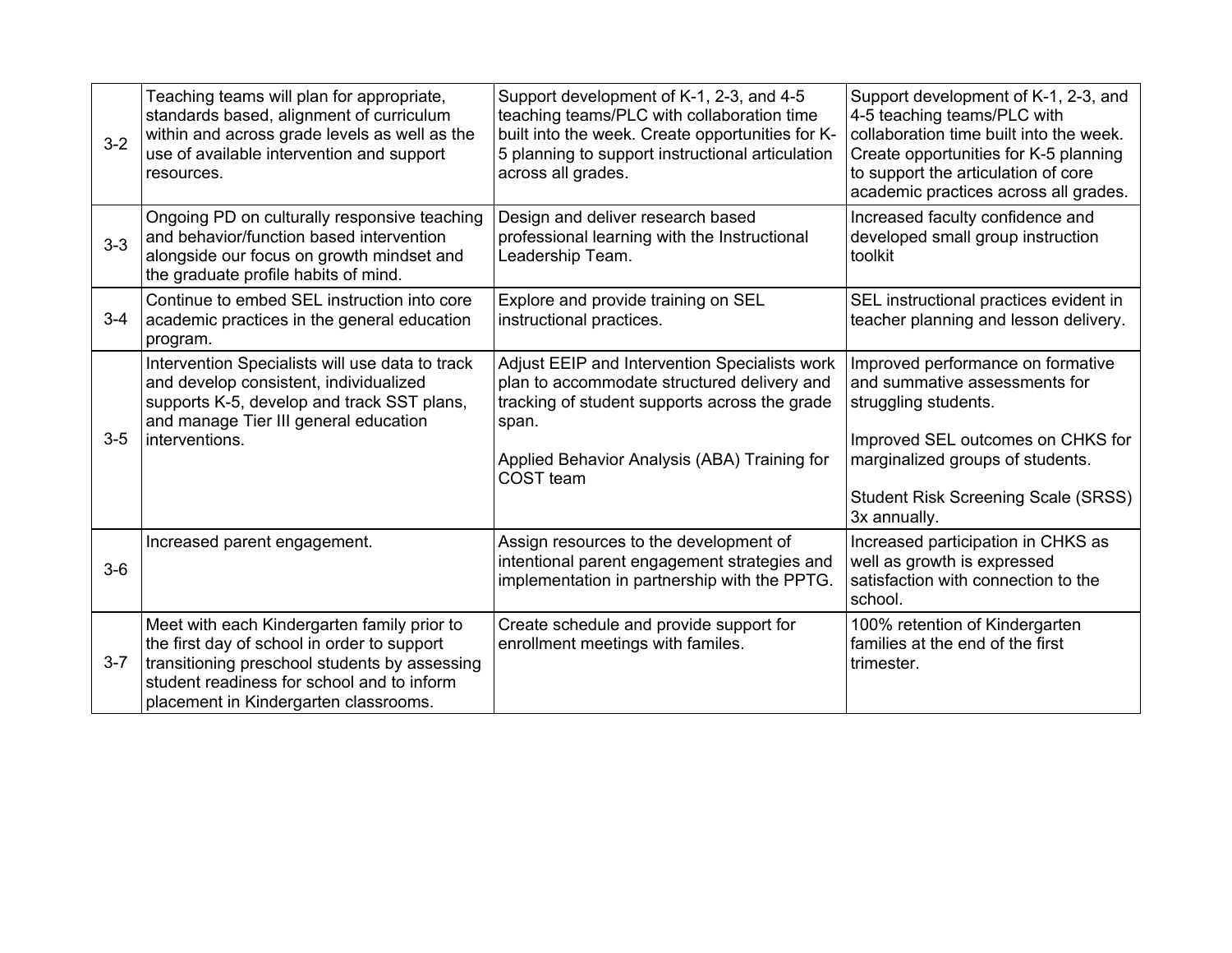| $3 - 8$ | Provided extended learning opportinities for<br>supplemental instruction through the after<br>school program.                                                                                                                                                                                                                                                                                                                         | Work with EBAC to incorportate extended<br>contracts for faculty providing after school<br>instructional opportunites to low performing<br>students. Particular attention will be paid to<br>differentiation that meets the needs of<br>students with disabilities, economically<br>disadvantaged students, students with<br>disabilities, homeless and foster youth. | Improved performance on formative<br>and summative assessments for<br>struggling students. |
|---------|---------------------------------------------------------------------------------------------------------------------------------------------------------------------------------------------------------------------------------------------------------------------------------------------------------------------------------------------------------------------------------------------------------------------------------------|-----------------------------------------------------------------------------------------------------------------------------------------------------------------------------------------------------------------------------------------------------------------------------------------------------------------------------------------------------------------------|--------------------------------------------------------------------------------------------|
| $3-9$   | Consistent, specialized, year long<br>interventions targeted towards low performing<br>students through ongoing Coordination of<br>Services. Academic support plans will be<br>designed for all students identified through the<br>COST process. Particular attention will be<br>paid to differentiation that meets the needs of<br>economically disadvantaged students,<br>students with disabilities, homeless and foster<br>youth. | Facilitiate consistent COST meetings and<br>supervise follow through on academic and<br>behavioral support plans.                                                                                                                                                                                                                                                     | Improved formative and summative<br>proficiency outcomes.                                  |

|                                                                                                                                                     | <b>Priority ("Big Rock"):</b>                                                      |                                                                                                                                                                                                                                                                                                                                                                                              | <b>JUNE 2021 GOAL</b>               |                                     |                                     |
|-----------------------------------------------------------------------------------------------------------------------------------------------------|------------------------------------------------------------------------------------|----------------------------------------------------------------------------------------------------------------------------------------------------------------------------------------------------------------------------------------------------------------------------------------------------------------------------------------------------------------------------------------------|-------------------------------------|-------------------------------------|-------------------------------------|
| <b>CONDITIONS FOR</b><br><b>ENGLISH LANGUAGE</b><br><b>LEARNERS</b>                                                                                 | Implement ELD<br>standards based<br>instruction for EL and<br><b>RFEP</b> students | By June 2018 30% of RFEP and EL students will demonstrate proficiency on SBAC<br>ELA and Math assessments or meet IEP goals.<br>By June 2019 40% of RFEP and EL students will demonstrate proficiency on SBAC<br>ELA and Math assessments or meet IEP goals.<br>By June 2021 60% of RFEP and EL students will demonstrate proficiency on SBAC<br>ELA and Math assessments or meet IEP goals. |                                     |                                     |                                     |
|                                                                                                                                                     | <b>Student</b><br><b>Performance</b><br>Indicator:                                 | <b>Student Group:</b>                                                                                                                                                                                                                                                                                                                                                                        | <b>16-17 Baseline:</b>              | <b>17-18 Target:</b>                | <b>18-19 Target:</b>                |
|                                                                                                                                                     | English Learner<br>Reclassification                                                | <b>All Students</b>                                                                                                                                                                                                                                                                                                                                                                          | n/a (too few students<br>to report) | n/a (too few<br>students to report) | n/a (too few<br>students to report) |
| <b>indicators can you watch</b> Cumulative End of Unit Math Assessments<br>over the course of the year<br>to monitor progress<br>towards this goal? |                                                                                    | <b>What other leading</b> Fountas and Pinnell Instructional and Independent reading levels                                                                                                                                                                                                                                                                                                   |                                     |                                     |                                     |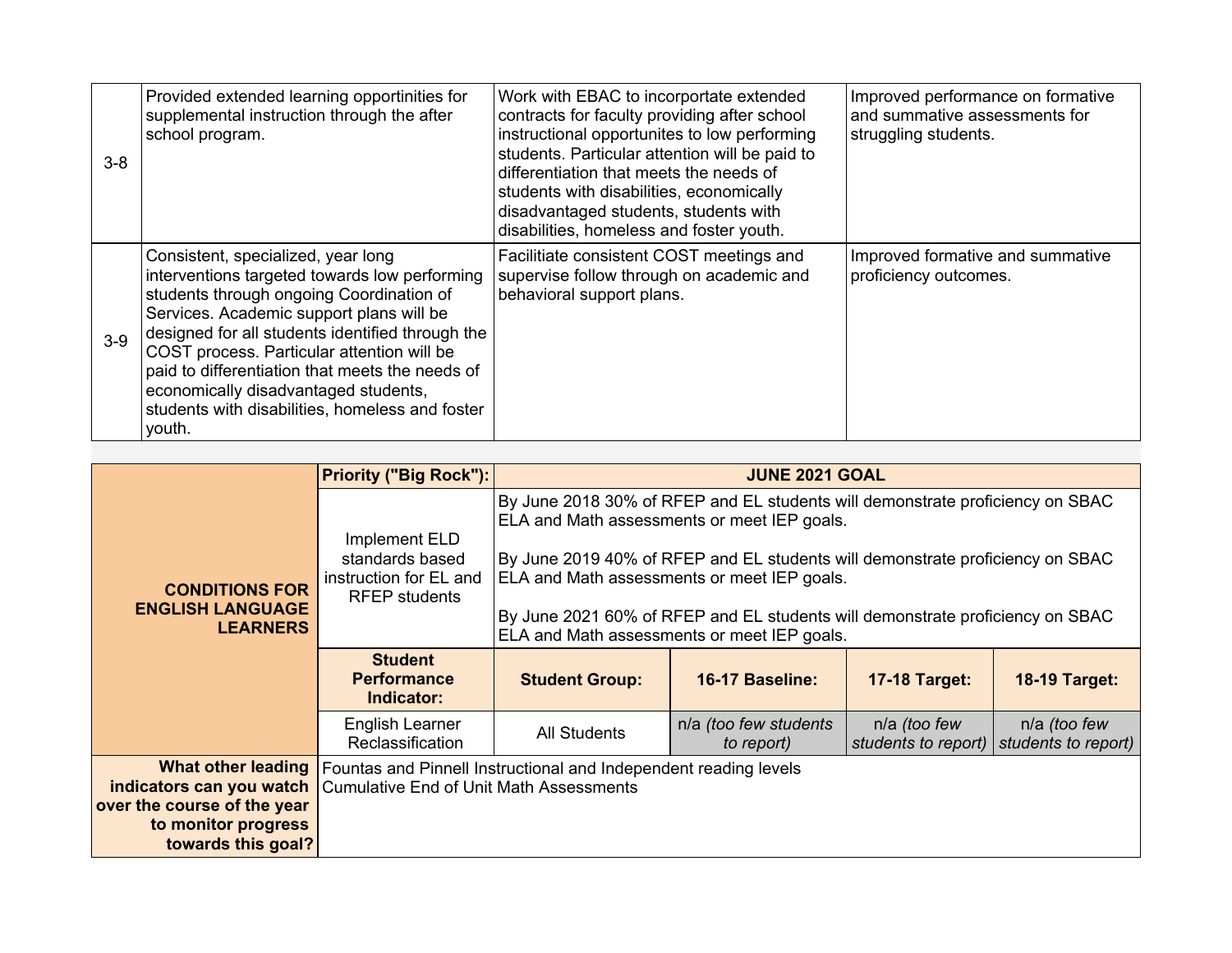|         | <b>Learners Priority:</b>                                                                                                                                                                                                                                   | Theory of Action for If faculty focus intentionally on incorporating language development strategies consistent with ELD standards<br><b>English Language</b> then academic language development outcomes will improve for all English Language Learners. |                                                                                    |  |  |  |  |
|---------|-------------------------------------------------------------------------------------------------------------------------------------------------------------------------------------------------------------------------------------------------------------|-----------------------------------------------------------------------------------------------------------------------------------------------------------------------------------------------------------------------------------------------------------|------------------------------------------------------------------------------------|--|--|--|--|
| #       | <b>TEACHING PRACTICES &amp; PROGRAMS</b>                                                                                                                                                                                                                    | <b>LEADERSHIP ACTIONS</b>                                                                                                                                                                                                                                 | <b>EVIDENCE OF IMPLEMENTATION</b>                                                  |  |  |  |  |
| $4 - 2$ | Collaborate with English Language Learner<br>and Multilingual Achievement (ELLMA) to<br>develop ELD focused, standards based, core<br>academic practices and instructional<br>strategies given the low number of EL and<br>Newcomer students on our campus. | Create opportunities for interfacing with<br><b>ELLMA</b> around classroom based strategies<br>given our context. Incorporate this into our<br>Professional Learning plan.                                                                                | Improved outcomes for RFEP<br>students on formative and summative<br>lassessments. |  |  |  |  |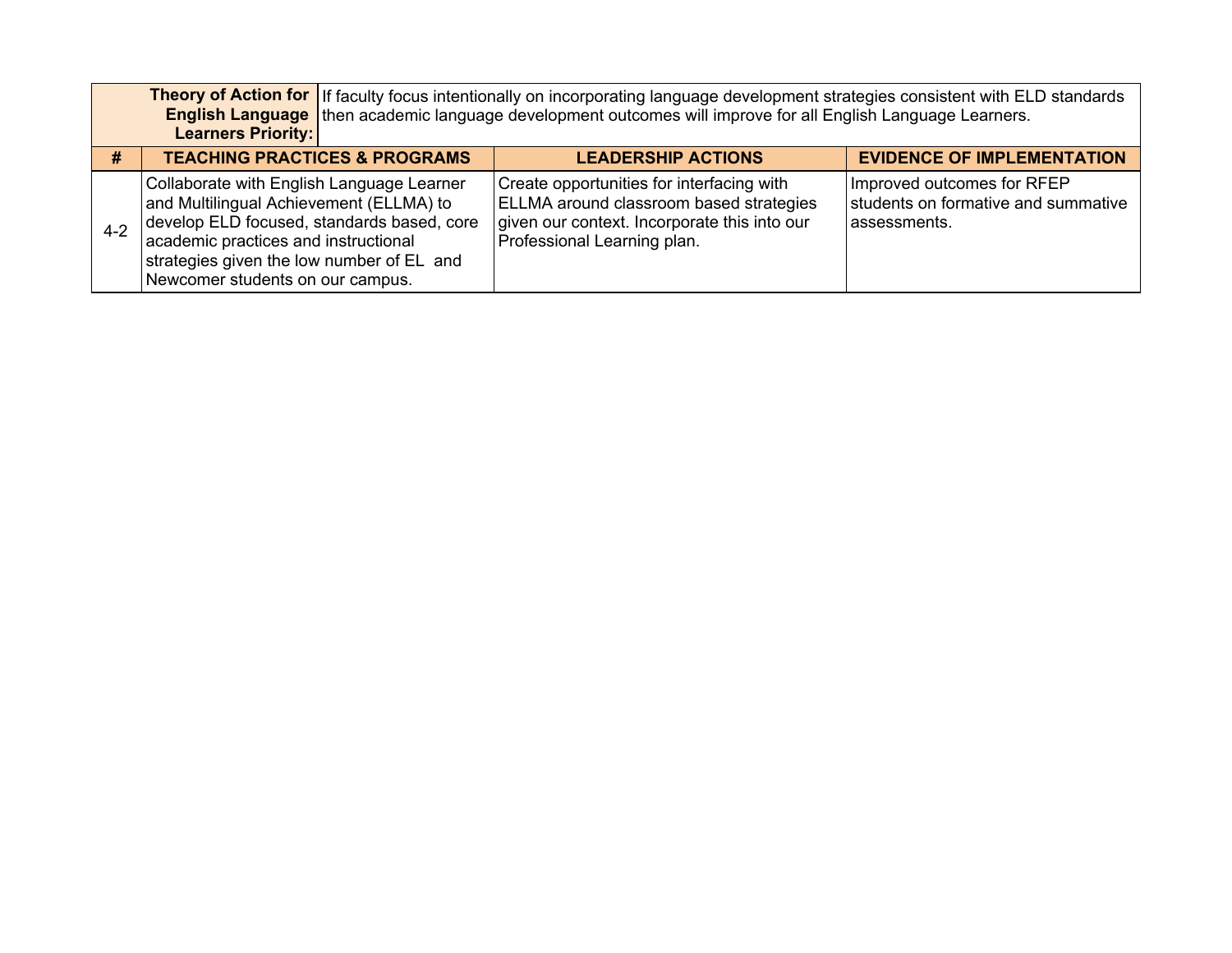## **PROPOSED 2018-19 SCHOOL SITE BUDGET Site Number: 145 School: Peralta Elementary School**

| <b>BUDGET</b><br><b>AMOUNT</b> | <b>BUDGET</b><br><b>RESOURCE</b>                        | <b>SPECIFIC BUDGET ACTION</b>                                                                                                                                                                                                                 | <b>ASSOCIATED</b><br>PRIORITY/GOAL        | <b>ASSOCIATED</b><br><b>LCAP ACTION</b><br><b>AREA</b>                    | <b>OBJECT</b><br><b>CODE</b> | <b>POSITION</b><br><b>TITLE</b>  | <b>UPC</b> | <b>FTE</b> | <b>BUDGET</b><br><b>ACTION</b><br><b>NUMBER</b> |
|--------------------------------|---------------------------------------------------------|-----------------------------------------------------------------------------------------------------------------------------------------------------------------------------------------------------------------------------------------------|-------------------------------------------|---------------------------------------------------------------------------|------------------------------|----------------------------------|------------|------------|-------------------------------------------------|
| \$105,518.69                   | After School<br><b>Education &amp; Safety</b><br>(ASES) | After School Program                                                                                                                                                                                                                          | Multi Tiered Systems<br>of Support        | IA1.6 After School<br>Programs                                            | 5825                         |                                  |            |            | $145 - 1$                                       |
| \$10,785.80                    | <b>General Purpose</b><br>Discretionary                 | STIP: Instructional Support.<br>Translation, Conferences to<br>Support Data/Analysis and<br>Family Engagement. Assessment<br>and Intervention Support.<br>Release time for Teachers to<br><b>Support Professional Learning</b><br>Activities. | Multi Tiered Systems<br>of Support        | A2.1<br>Implementation of<br>the CCSS &<br><b>NGSS</b>                    | 1105                         | <b>TEACHER</b><br><b>STIP</b>    | TCSTIP0433 | 0.27       | $145 - 2$                                       |
| \$5,201.15                     | <b>General Purpose</b><br>Discretionary                 | Stipends for Multiple Aspects of<br>Teacher Development and<br><b>Instructional Support</b>                                                                                                                                                   | Mathematics, Literacy                     | A2.10 Extended<br>Time for<br><b>Teachers</b>                             | 1122                         |                                  |            |            | $145 - 3$                                       |
| \$8,420.92                     | <b>General Purpose</b><br>Discretionary                 | Substitutes for Professional<br>Development and Family<br>Engagement                                                                                                                                                                          | Mathematics, Literacy                     | A2.5 Teacher<br>Professional<br>Development for<br><b>CCSS &amp; NGSS</b> | 1150                         |                                  |            |            | 145-4                                           |
| \$9,786.14                     | <b>General Purpose</b><br>Discretionary                 | Office Staff: Student Support                                                                                                                                                                                                                 | <b>Multi Tiered Systems</b><br>of Support | A2.2 Social<br>Emotional<br>Learning                                      | 2205                         | SPECIALIST,<br><b>ATTENDANCE</b> | SPECAT0022 | 0.23       | 145-5                                           |
| \$5,380.99                     | <b>General Purpose</b><br>Discretionary                 | Supplies                                                                                                                                                                                                                                      | <b>Multi Tiered Systems</b><br>of Support | A2.1<br>Implementation of<br>the CCSS &<br><b>NGSS</b>                    | 4310                         |                                  |            |            | 145-6                                           |
| \$18,000.00                    | <b>General Purpose</b><br>Discretionary                 | <b>Mental Health Interns</b>                                                                                                                                                                                                                  | Multi Tiered Systems<br>of Support        | A2.2 Social<br>Emotional<br>Learning                                      | 5739                         |                                  |            |            | 145-7                                           |
| \$21,172.13                    | LCFF Supplemental                                       | STIP: Instructional Support.<br>Translation. Conferences to<br>Support Data/Analysis and<br>Family Engagement. Assessment<br>and Intervention Support.<br>Release time for Teachers to<br><b>Support Professional Learning</b><br>Activities. | Multi Tiered Systems<br>of Support        | A2.1<br>Implementation of<br>the CCSS &<br><b>NGSS</b>                    | 1105                         | <b>TEACHER</b><br><b>STIP</b>    | TCSTIP0433 | 0.53       | $145 - 8$                                       |
| \$323.65                       | <b>LCFF Supplemental</b>                                | Supplies for Targeted<br><b>Intervention Supports</b>                                                                                                                                                                                         | Mathematics, Literacy                     | A2.1<br>Implementation of<br>the CCSS &<br><b>NGSS</b>                    | 4310                         |                                  |            |            | 145-9                                           |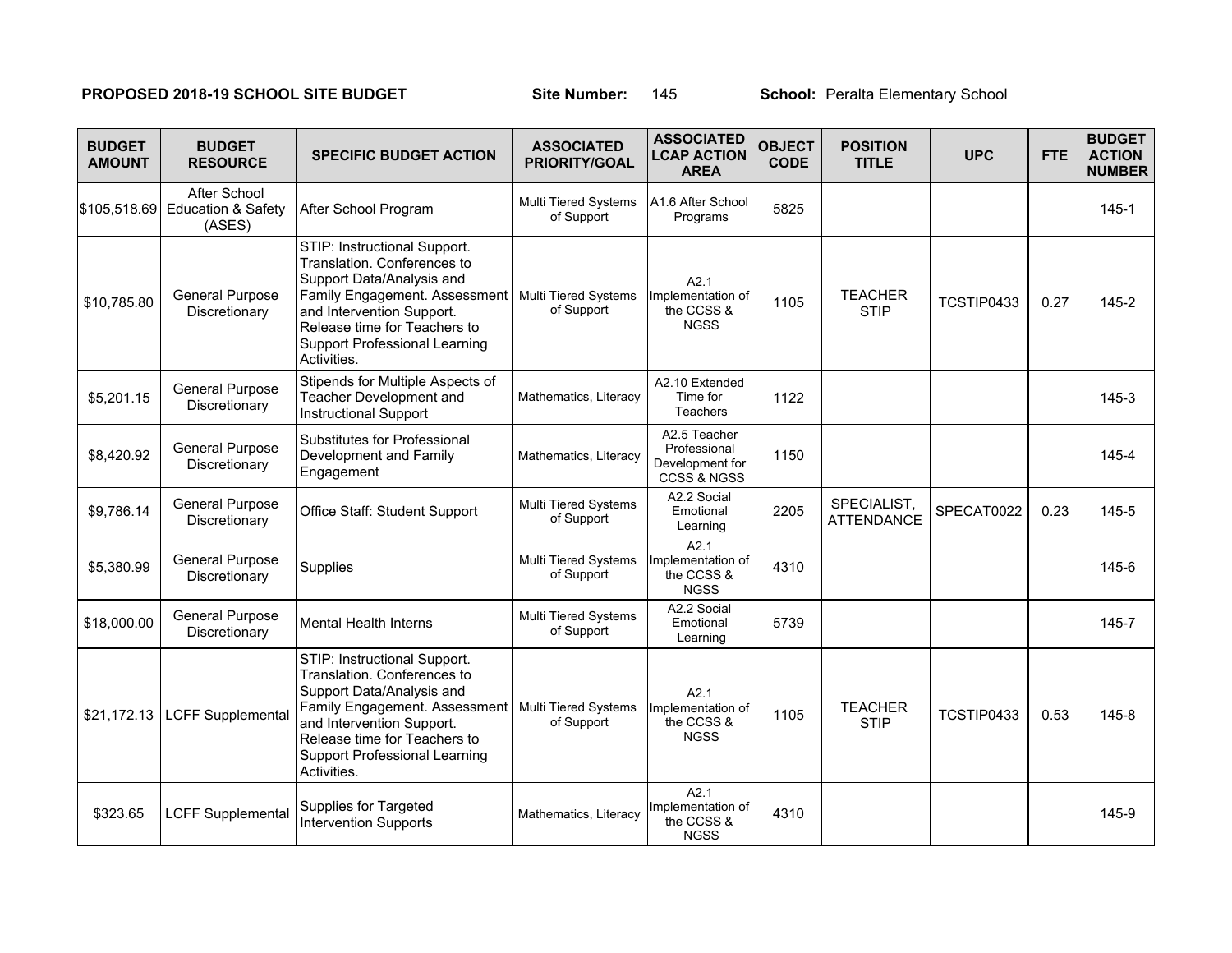|  |  | STIP: Instructional Support.<br>Translation, Conferences to<br>Support Data/Analysis and<br>S24,873.26   LCFF Supplemental   Family Engagement. Assessment   Multi Tiered Systems<br>and Intervention Support.<br>Release time for Teachers to<br><b>Support Professional Learning</b><br>Activities. | of Support | A2.1<br> Implementation of  <br>the CCSS &<br><b>NGSS</b> | 1105 | <b>TEACHER</b><br><b>STIP</b> | TCSTIP0602 | 0.50 | 145-10 |
|--|--|-------------------------------------------------------------------------------------------------------------------------------------------------------------------------------------------------------------------------------------------------------------------------------------------------------|------------|-----------------------------------------------------------|------|-------------------------------|------------|------|--------|
|--|--|-------------------------------------------------------------------------------------------------------------------------------------------------------------------------------------------------------------------------------------------------------------------------------------------------------|------------|-----------------------------------------------------------|------|-------------------------------|------------|------|--------|